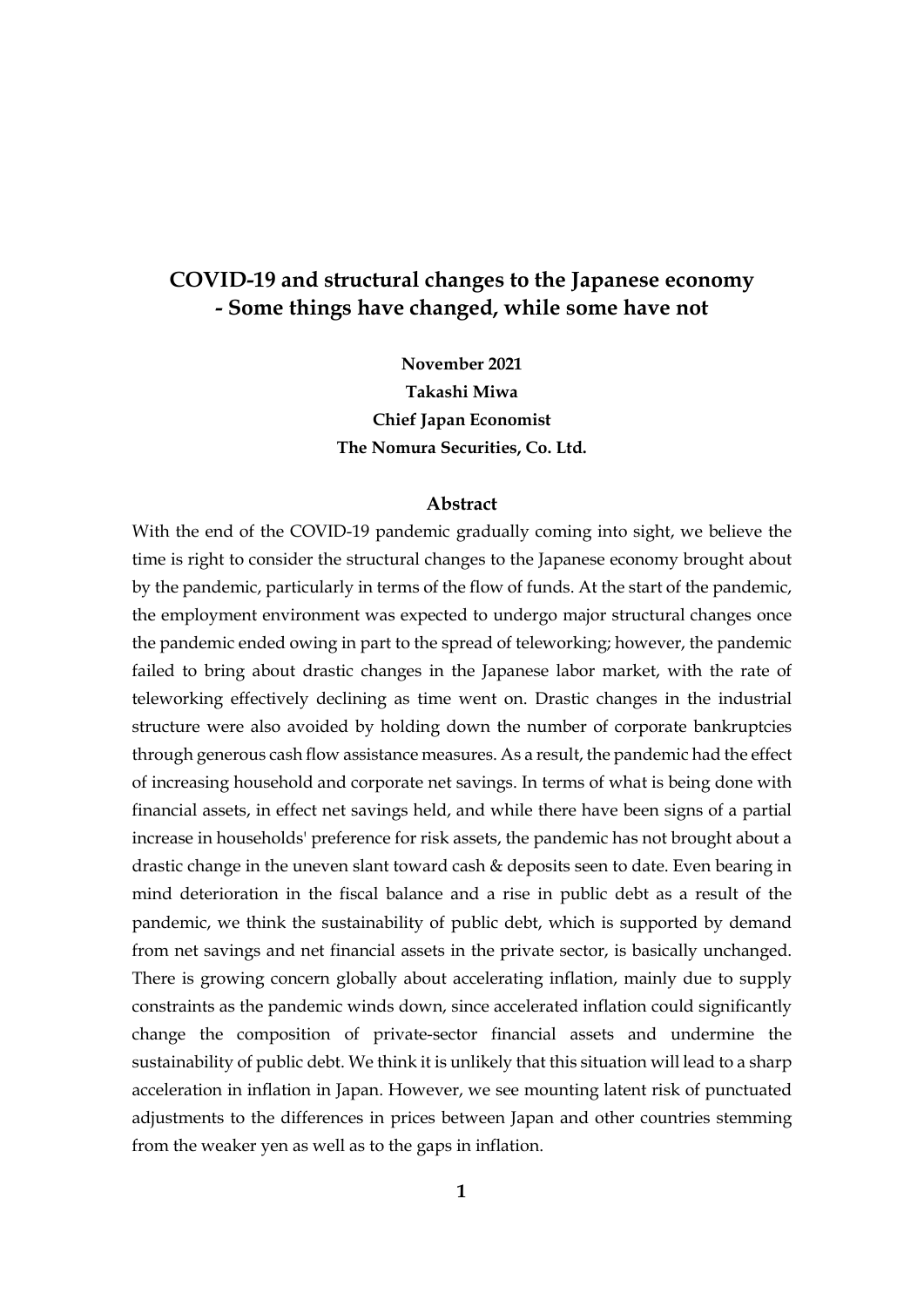## **Foreword**

<span id="page-1-1"></span><span id="page-1-0"></span>Even in the early stages of the spread of COVID-19, the question of the post-pandemic world was already a hot topic. People were forced to change the way they live and work as public health measures were adopted in an effort to prevent the spread of infection, as the world faced up to a pandemic unprecedented in recent times. It is not surprising then that discussion[i](#page-1-0) emerged on whether or not the radical changes might be here to stay even after the pandemic is over, or whether or not new technologies and businesses resulting from the radical changes would transform the post-pandemic society and economy from what they looked like prior to the pandemic.

<span id="page-1-3"></span><span id="page-1-2"></span>We think the post-pandemic world that has been the focus of this discussion is drawing closer in Japan and the rest of the world, thanks in part to rising vaccination rates. It is becoming clear that there were many mistaken assumptions about the post-pandemic world, things that surprisingly are not going to be discontinued from before the pandemic, and some things that are probably just going to return to the way they were before the pandemic.

<span id="page-1-6"></span><span id="page-1-5"></span><span id="page-1-4"></span>In this report, we examine what changed and what did not in Japan and the Japanese economy during the pandemic in terms of household and corporate behavior. In particular, we focus on changes that did and did not occur in the flow of funds for households and companies. We focus on household and corporate fund flows because we think they are key to ascertaining the paths to be taken by the fiscal balance and public debt, which changed drastically during the pandemic, a point of interest and concern not just for Japan but for the rest of the world as well.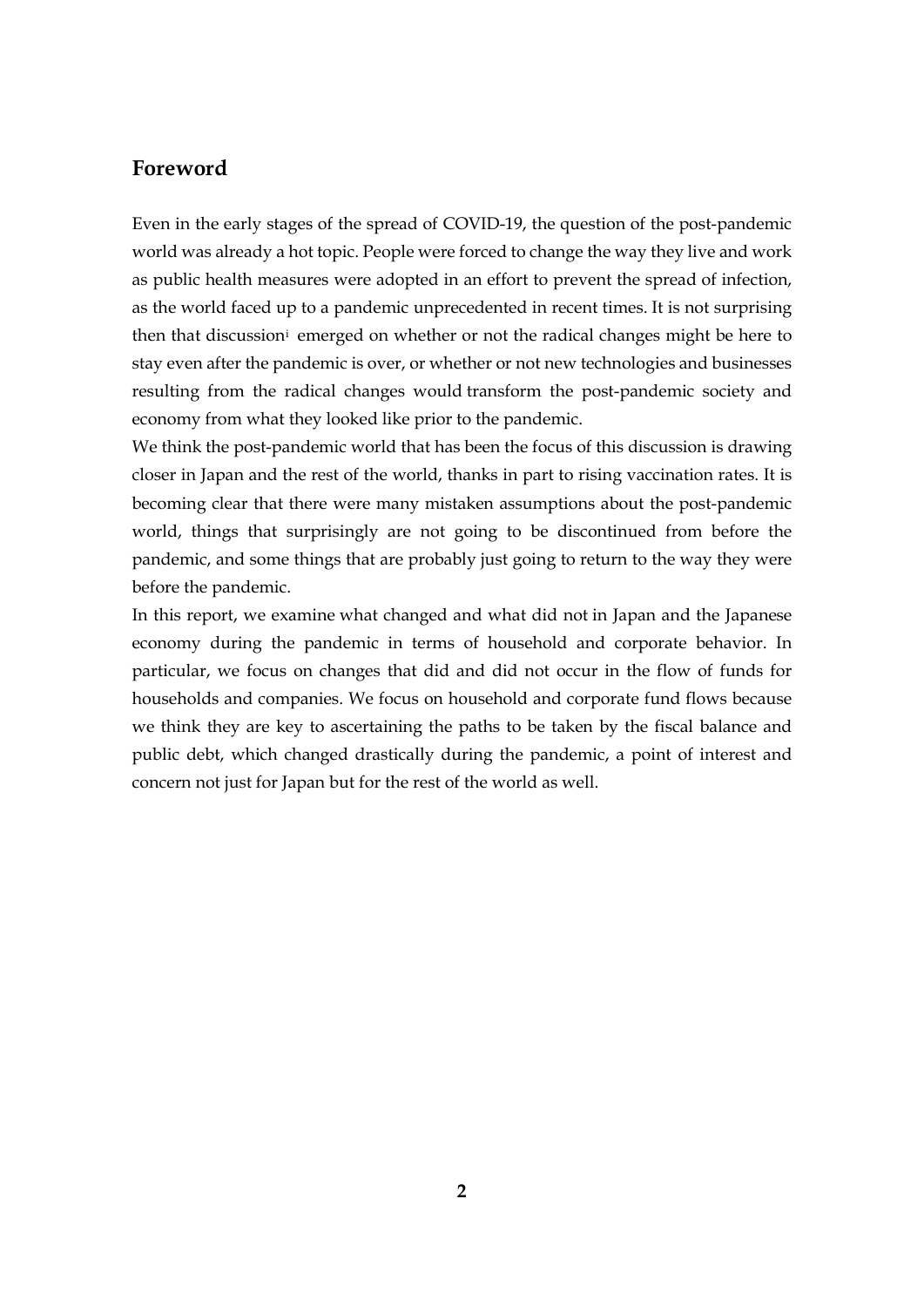## **1. Changes to working styles and labor market**

### **COVID-19 and Japanese-style adjustments to employment**

Employment and the labor market were seen as likely to undergo considerable structural change after the end of the COVID-19 pandemic. Potential changes included not only major shifts in overall labor supply-demand stemming from the pandemic, but also sectoral shocks specific to the pandemic, including negative impact on personal and faceto-face services, resulting in structural changes stemming from asymmetrical shocks on the labor market by industry and job type. Another focus was on changes in market structure brought about by working from home and other new working styles that rapidly became commonplace as an effective means of preventing the spread of COVID-19.

With respect to macro-level changes in labor supply-demand conditions brought about by the pandemic, we have seen developments unique to Japan's labor market, such as moves to limit job losses and the number of unemployed. Even when the downturn in the labor market was most severe in April 2020, the number of people in employment fell by just 1.2% y-y and the number of unemployed rose by just 0.8%. Meanwhile, the rapid contraction in business activity due to the pandemic, such as falling sales, was absorbed in labor supply-demand terms by employees being placed on temporary leave. The number of employed people not at work peaked in April 2020, representing 6.3% of the number of employed people in April 2019 (*[Figure 1](#page-19-0)*).

In addition to the safety net provided by the government, such as payments to those on temporary leave under the employment adjustment subsidy program, Japan's system of lifelong employment that underpins this safety net proved to be effective in avoiding adjustments in employment via sharp declines in the number of employed and sharp rises in the number of unemployed.

### **Trade-off in return for gradual adjustment in employment**

The abovenoted labor market adjustments during the pandemic may have exacerbated the low liquidity of Japan's labor market, a feature that that has been pointed out for some time now. Looking at the number of employed persons by employment type during the pandemic shows that growth in the number of regular employees remained fairly consistent while the decline in employed persons was centered on non-regular employees such as casual, part-time, contract, and skilled contract workers (*[Figure 2](#page-19-1)*).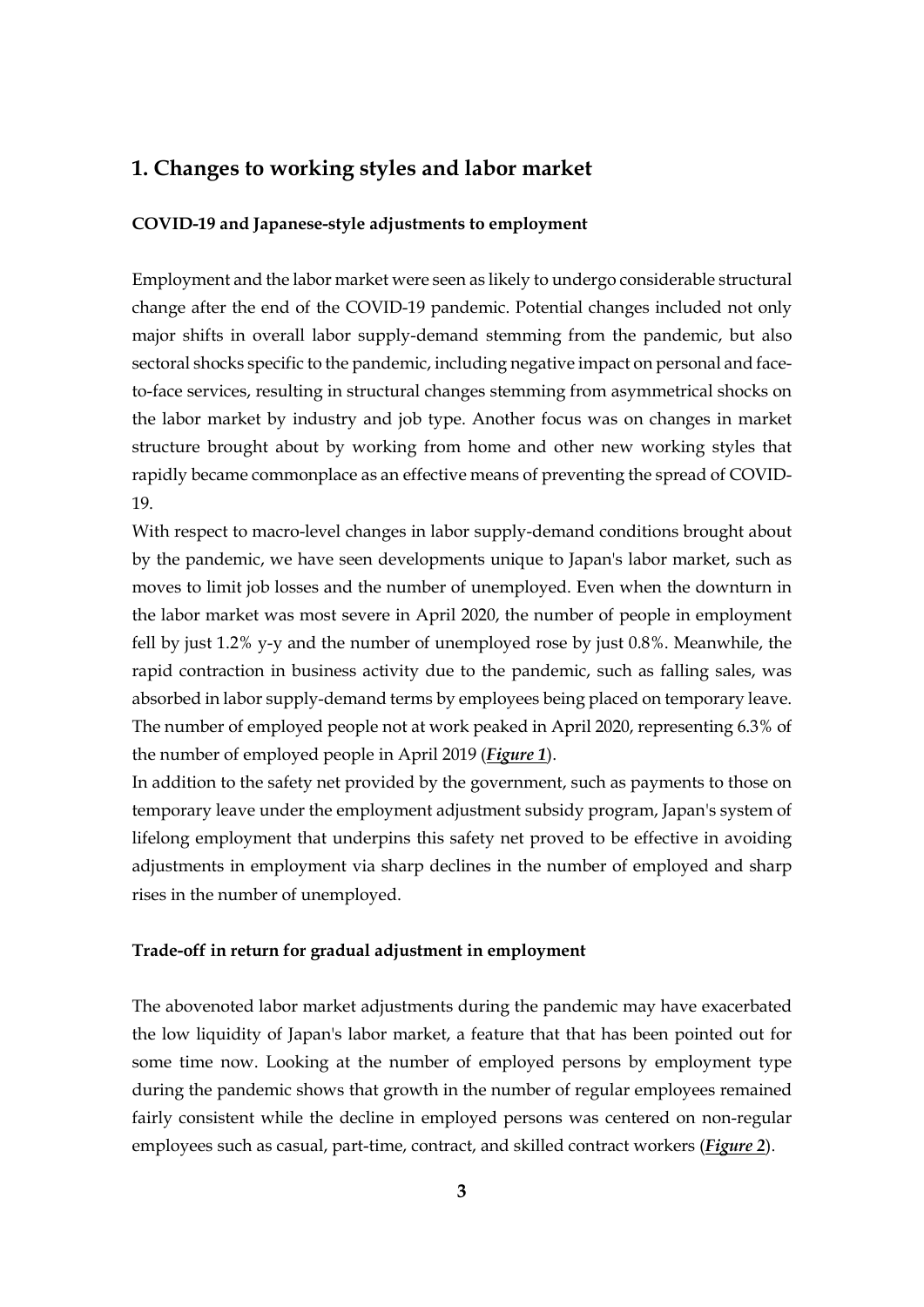Due to employment adjustments during the pandemic falling largely on non-regular employees, we estimate that the ratio of regular employees in the overall labor market increased. If the pandemic has not necessarily resulted in improved labor market liquidity for regular employees, we think it reasonable to conclude that the rise in the ratio of regular employees suggests that Japan's labor market liquidity has fallen even further.

The low level of labor market liquidity in Japan has generally thought to be a contributing factor to delaying labor market adjustments in response to structural changes in different industries and technological advances, and as a result contributing to reduced productivity and sluggish technological innovation on a macro level.

That said, if we take the view that a rise in the ratio of regular employees helps improve income levels and results in more stable income growth for workers in Japan, then this would likely ease upward pressure on household savings rates stemming from the precautionary saving motive and could therefore help boost household consumption demand.

Currently, we see few prospects for a rise in in the ratio of regular employees translating into increased income levels for workers in Japan or more stable income growth. This is because changes in employment brought about by labor market adjustments during the pandemic have largely centered on jobs providing relatively low salaries. The steep fall in the number of people employed in the accommodations, eating & drinking services sector, which was the sector hit hardest by restrictions on people going out and about and a sharp contraction in international travel during the pandemic, has been absorbed by increased hiring by medical institutions and long-term care service providers in the medical, health care & welfare sector (*[Figure 3](#page-20-0)*)<sup>[ii](#page-1-1)</sup>. Average salaries in the medical, health care & welfare sector are on a par with those in the accommodations, eating & drinking services sector, which tend to be somewhat low relative to other sectors. Even if workers moving between these two sectors results in an increase in regular employment, we still think this development is unlikely to result in marked improvements in salaries or income levels.

#### **Changes in working practices and impact on labor market**

We next examine the impact on Japan's labor market from changes in working practices, perhaps best exemplified by working from home gaining traction during the pandemic. One feature of changes in working practices during the pandemic in Japan has been a decline in working from home over time as people have become accustomed to living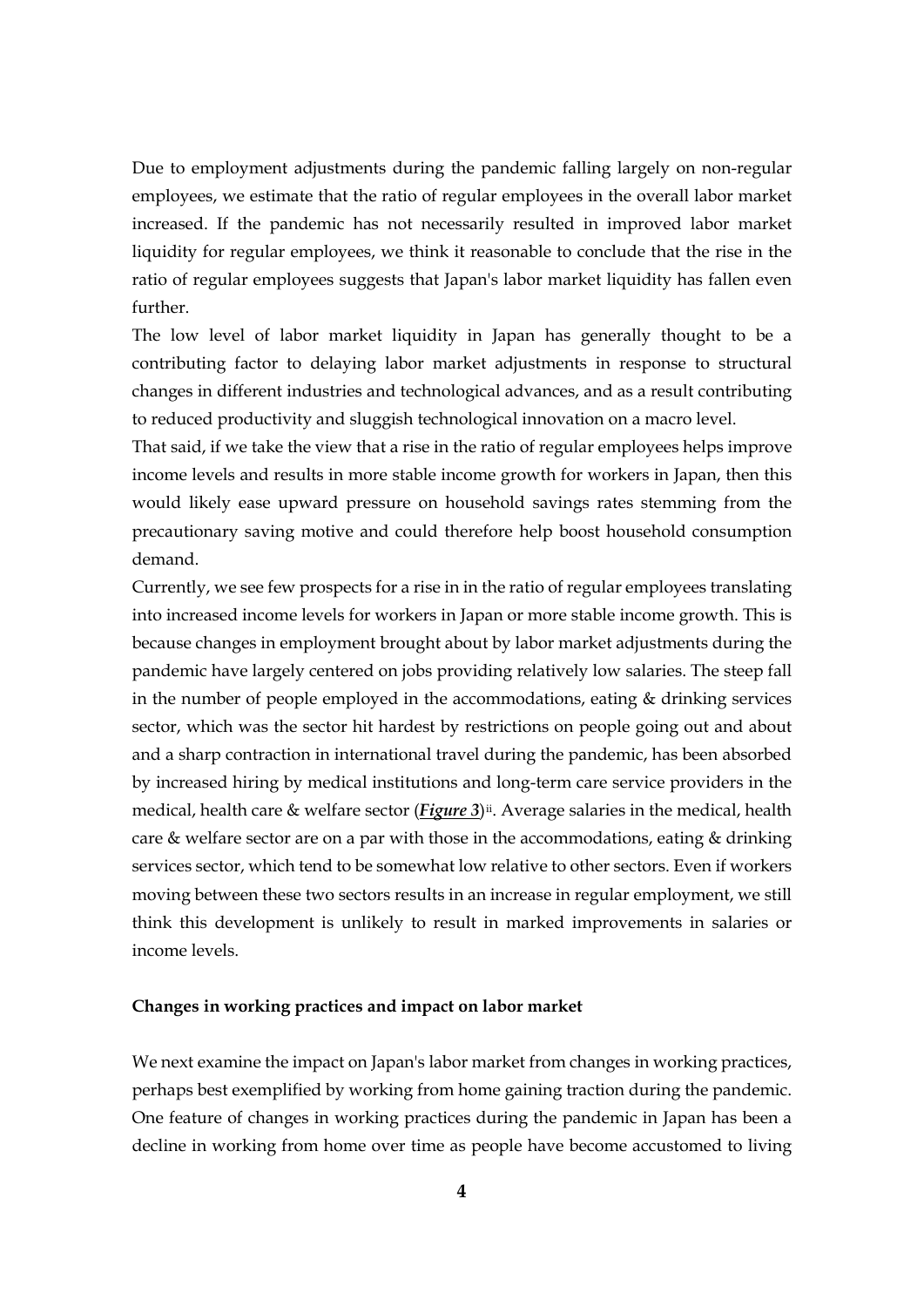with COVID-19.

Looking at the survey on changes in attitudes and lifestyle due to COVID-19 that the Cabinet Office has carried out three times during the pandemic, the telework rate was highest in the third survey carried out in Apr-May 2021 (each survey was carried out during a declared state of emergency). That said, the combined response rate for people with a telework rate of 50% or more (ie, those who answered they "telework almost all the time" or "mainly telework") was lower in the third survey than in the first survey (carried out in May 2020), both nationally and in the 23 Tokyo wards (*[Figure 4](#page-21-0)*).

While this change could be explained by progress in implementing flexible working practices in response to the pandemic, we think it suggests signs of limits to telework and other changes to working styles being reached in Japan.

We can identify a modest positive correlation between uptake of telework and average monthly salaries by sector (*[Figure 5](#page-22-0)*). Taking telework uptake as a proxy variable for the affinity of individual sector working practices with teleworking, and assuming that telework gradually gained traction in Japan during the pandemic and that sustained use of telework helped improve labor productivity, then labor supply-demand would have tended to ease in sectors with higher average salaries and tended to tighten in sectors that have low average salaries. This development should have resulted in a rise in salaries for workers in sectors with a strong affinity for telework as increased uptake of working from home improved productivity, while the workforce shifted from sectors with loose labor supply-demand conditions to sectors with tight conditions, thereby exacerbating a trend that has previously been observed in Japan's labor market—namely, widening salary and income disparities between sectors and average wages rising only modestly despite a structural tightening of the labor market due to Japan's declining population.

The effective decline in telework as the pandemic has gone on suggests that this aforementioned development is unlikely to gain much traction for now. If this is the case, however, we see a risk that it will prove difficult to develop momentum to overhaul Japan's labor market spurred on by unfavorable conditions being exacerbated by increasing disparities in salaries between sectors and limits to average wage increases. We think COVID-19 has ultimately not affected the structure of Japan's labor market to the extent initially expected at the outset of the pandemic.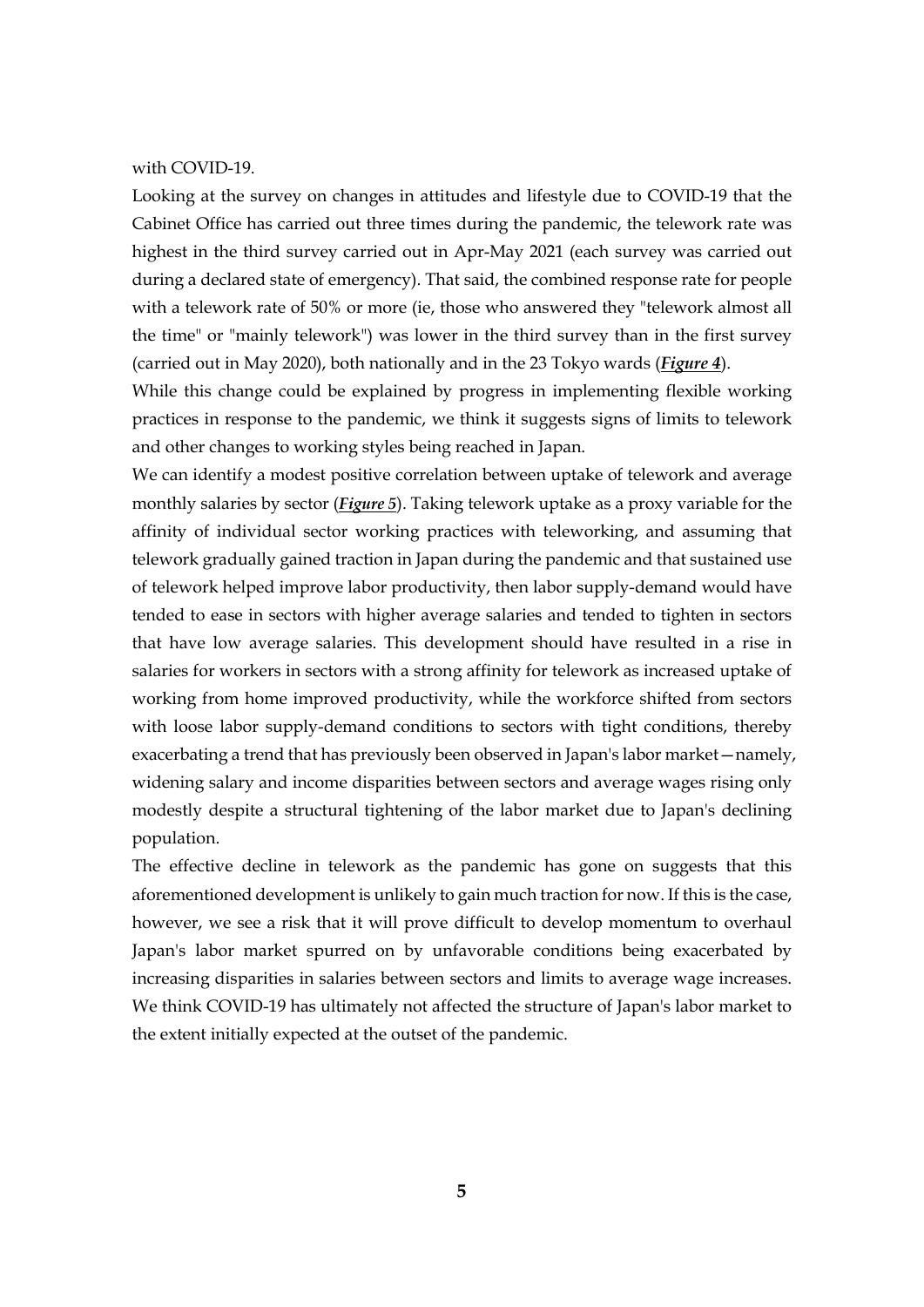## **2. Corporate finance and companies' investment behavior**

#### **COVID and companies' reactions from a financial perspective**

Particularly in the early stages, COVID-19 brought economic activity to a standstill via public health restrictions, causing a sharp decline in corporate activity levels across a broad range of industrial sectors. Under such circumstances, companies had to raise funds from third-party sources to ensure they had enough working capital, especially to cover fixed costs, as their sales declined in the face of the pandemic. To address this need for funds, the government and the private sector collaborated to come up with a range of programs.

While such cash flow assistance measures were essential for companies to continue to operate despite the pandemic, there is also considerable concern that they will increase corporate debt and ultimately lead to solvency issues such as defaults and business failures.

In this chapter, we use macro data to identify the distinctive features of corporate finance during the pandemic and assess the risk of insolvency. If solvency risks arise, they tend to increase the credit costs of financial institutions, thereby threatening their financial soundness and the stability of the corporate bond market. They are also an important consideration when it comes to assessing risks to the stability of the financial system from the BOJ's continued large-scale monetary accommodation.

At the same time, changes in corporate finance, and particularly changes in fund-raising structures, during the pandemic, have brought with them changes in investment of funds, which also have ramifications for the financial and capital markets. In this chapter, we focus on such changes on the investment side.

### **COVID and corporate fund-raising**

We start by using the BOJ's Flow of Funds Accounts (FFA) Statistics to look at changes in the level of private-sector nonfinancial companies' financial liabilities in Japan as a whole. Here, we focus in particular on changes in retained earnings and fund-raising from third-party sources arising from increased financial liabilities (ie, in macro terms, changes in financial surplus and deficit).

Comparing the pandemic with the global financial crisis of September 2008 (the so-called Lehman shock), we would say that whereas fund-raising via financial liabilities rose sharply during the pandemic thanks to the efforts of the Japanese government and the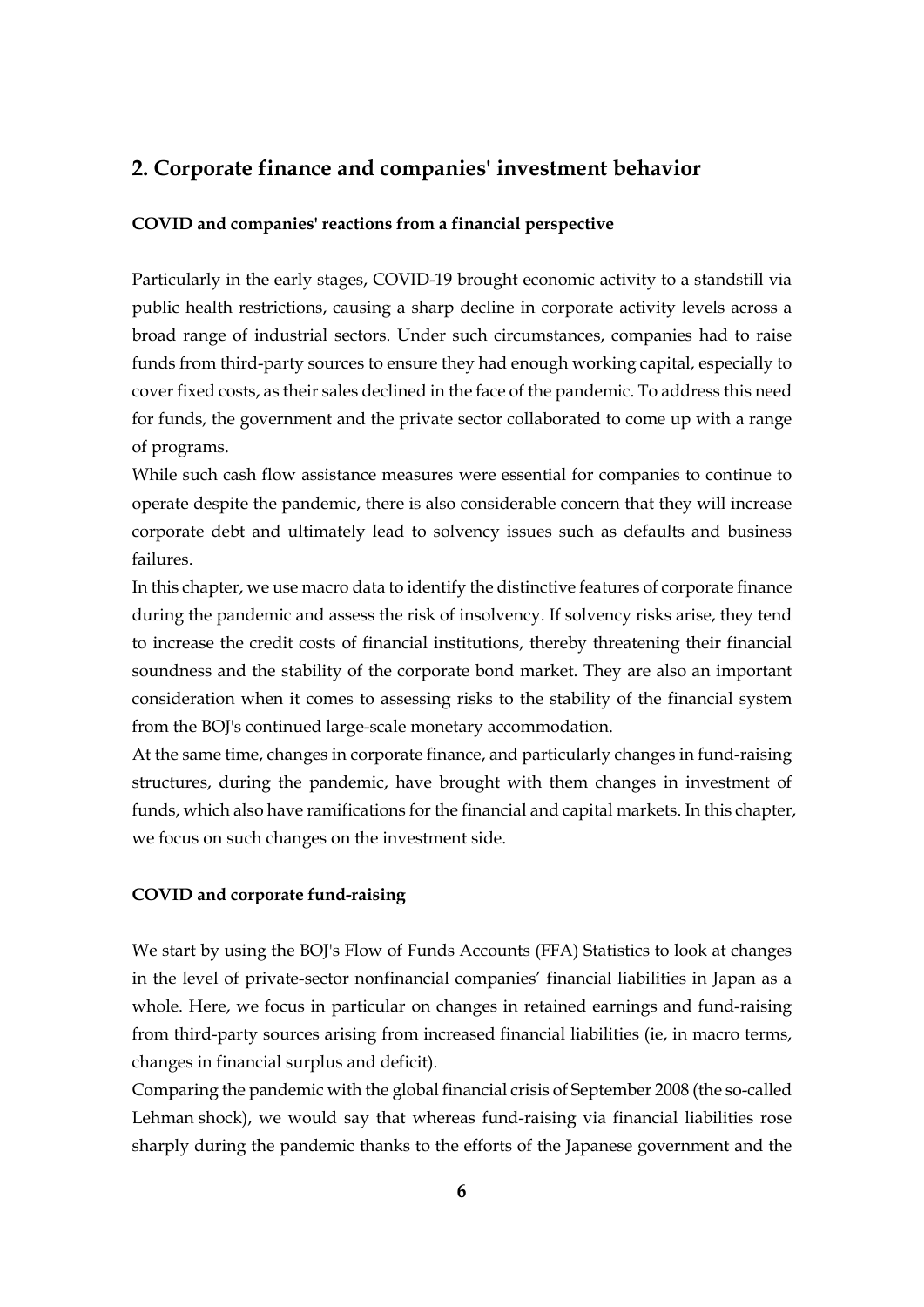BOJ to ensure smooth liquidity and credit supply, during the global financial crisis such fund-raising shrank owing to the rapid credit crunch. During the global financial crisis, nonfinancials unable to raise funds in this way were forced to rein in their capex and other physical investments to maximize retained earnings. Evidence of this is the way in which their financial surplus/deficit status was tilted firmly into positive territory. During the pandemic, we think that the sharp increase in fund-raising via financial liabilities made it possible to offset the portion of the decline in the capital surplus caused by the net decline in positive net cash flow and losses caused by rapidly falling sales (*[Figure 6](#page-23-0)*).

We think the above moves helped avert in macro terms the situation of nonfinancials being pushed into cash flow problems by the pandemic.

Of course, in microeconomic terms, there were also cases where the pandemic had a major negative impact on businesses, resulting in severe cash flow problems, particularly in the services sector. Looking at the change in the ratio of interest-bearing debt to cash flow (from end-March 2020 to end-March 2021) in the Financial Statements Statistics of Corporations by Industry, we can see a notable deterioration in accommodations and eating & drinking services, and "other transportation" businesses, which include air transportation (*[Figure 7](#page-23-1)*).

#### **Bankruptcies have been kept under control; what now?**

Another feature of the pandemic is that the deterioration in finances has not necessarily led to a rise in bankruptcies. Both the number of bankruptcies and total liabilities have been falling since the pandemic began (*[Figure 8](#page-24-0)*). We think the decline in bankruptcies was partly supported by growth in the buffer against the depletion of funds as the rise in financial debt procurement in response to increased government support measures not only allowed companies to continue to meet their obligations but also enabled them to increase cash and deposits (*[Figure 9](#page-24-1)*). The tendency for cash and deposit holdings to rise in tandem with procurement of financial debt can also be seen at companies in sectors most affected by the pandemic and at smaller companies, often viewed as having the most fragile finances (*[Figure 10](#page-25-0)*).

The rise in procurement of financial debt witnessed at the start of the pandemic ran its course gradually as waves in the pandemic came and went. Just as debt procurement growth leveled off, capital surpluses, ie, net cash inflows, started to grow (*[Figure 11](#page-25-1)*). This probably mainly reflects a recovery in sales at companies, even as infections continued to surge, on a partial resumption of economic activity, and simultaneously we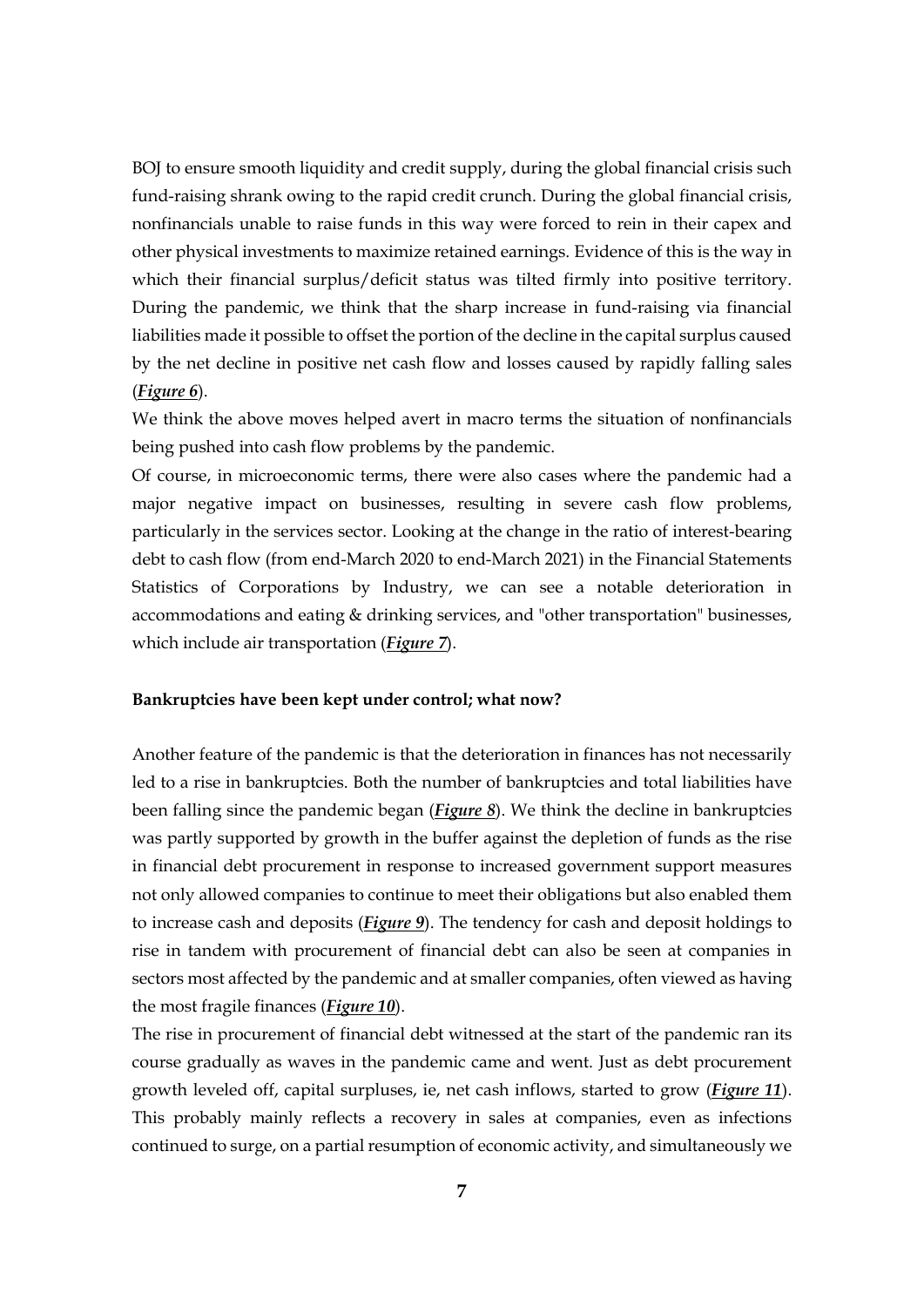think this shows that companies did not necessarily expand investment in capex and other real assets in proportion to the growth in income. We think conditions for both the household and corporate segments are such that net savings could be maintained even during the pandemic.

Regardless of how tight finances were for companies during the pandemic, overseas direct investment continued to grow relatively stably. Despite increased uncertainty about business conditions because of the pandemic, this shows that appetites for expanding business overseas or acquiring technologies from overseas companies were never satisfied.

In part owing to relatively generous government measures to support businesses during the pandemic, bankruptcies were held in check, and companies built up ample cash and deposits and expanded net savings, with the result that visibility on avoiding financial solvency risk has increased. This suggests it is unlikely that the pandemic will lead to much of a change in the industrial structure of Japan in terms of the scale of companies and composition of sectors, for instance.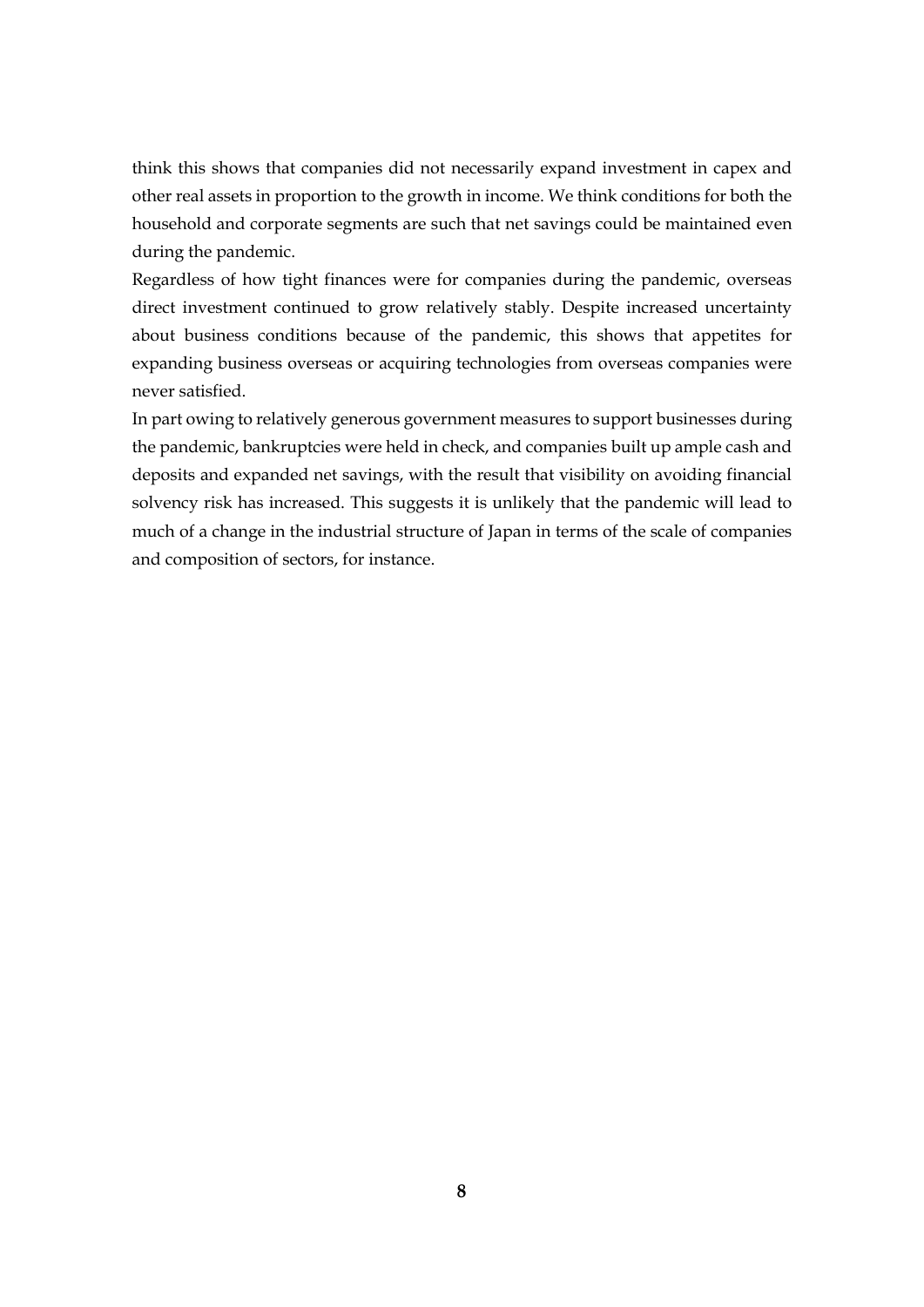## **3. "Forced savings" and what happens next?**

### **COVID-19 pandemic has caused "forced savings"**

The coronavirus pandemic has given rise to "forced savings" on a major scale, as public health restrictions imposed on people's movements to rein in the spread of the virus had the effect of taking away people's opportunities to spend money, and at the same time government cash handouts and subsidies gave a one-time boost to incomes. The impact was not only seen in the household sector. During the coronavirus pandemic, financial liabilities rose sharply at companies facing a major decline in net cash inflows and at companies raising funds to prepare in case of such a decline. As corporations are likely trying to secure the funds to make eventual reductions in such liabilities, already we can clearly see the tendency for large increases in net savings at corporations.

This increase in net savings brought on by the coronavirus pandemic at both private households and corporations is sometimes referred to as "forced savings". As economic activity restarts after the pandemic, we can expect these forced savings to be drawn down and spent in the form of consumer spending and capital expenditure. The drawdown of forced savings may get under way comparatively quickly once pent-up demand is released. However, based on what has happened in the US and Europe, where the restart to economic activity is already under way, the probability seems low that the full amount of forced savings will be drawn down and spent.

#### **Forced savings at households and outlook**

Let's take a look at the situation regarding forced savings at households in Japan. Using data from income and outlay accounts from the national accounts of Japan, we see that the item "other current transfers, payable" is roughly comparable in size to the government's special cash handouts. If we deduct this amount from gross savings, and then compare the result to past average savings or the savings trendline, then we can see how much was accumulated in "backward-looking savings" as a result of the spread of the coronavirus or related lost opportunities to spend during the pandemic owing to public health restrictions on people's activities. In Apr–Jun 2020, when disbursement of the special cash handouts got started, the flow of household savings came to more than ¥70trn on an annualized basis. Even after the disbursements were completed and the boost to savings from "other current transfers, payable" dropped out of the picture, saving flows have stayed at a level in excess of ¥20trn on an annualized basis.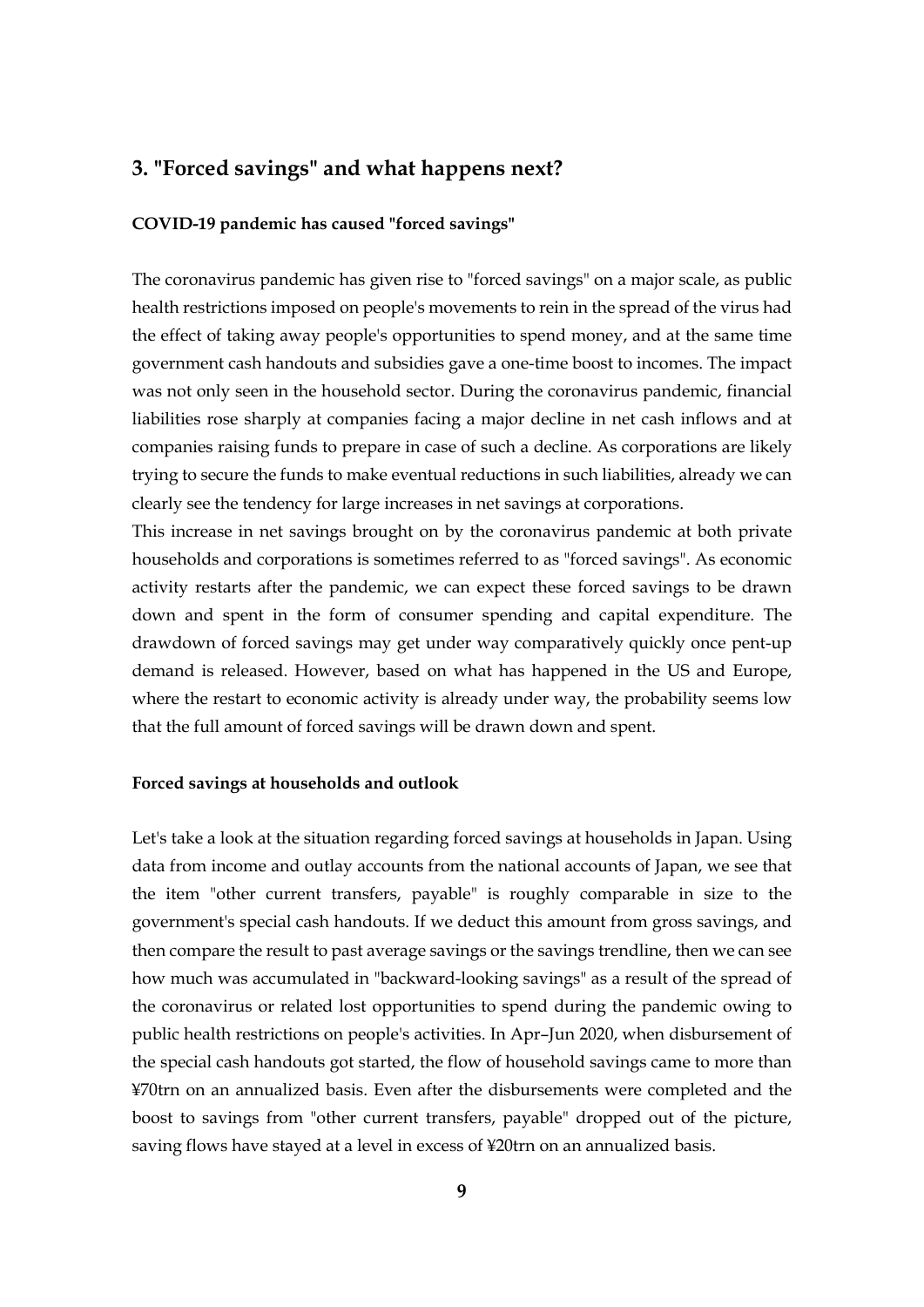As the pandemic settles down, the size of the drawdown of forced savings will be determined by the degree to which pent-up demand emerges (such as in the form of socalled revenge spending), and by the extent to which incomes recover. If we make the somewhat bullish assumption that household disposable income from Oct–Dec 2021 onward will return to the average trend of 2017–2019, and apply our forecast for household consumption (our macroeconomic forecast as of 8 September 2021), then even in 2023, when we forecast household spending will largely return to normal, savings would be much higher than the pre-pandemic average, by more than ¥10trn (annualized). To put this another way, the forced savings caused by the pandemic will not necessarily all be released as spending, and it looks very likely that some amount will linger in the form of financial assets (*[Figure 12](#page-26-0)*).

#### **Financial assets as a destination for forced savings**

To date, the ratio of forced savings held as savings and deposits has made up the vast majority of such funds held as financial assets. The pandemic has been a period of unprecedented uncertainty for both households and companies, a situation that we think generated strong incentives to hold financial assets as a defensive measure.

However as the pandemic subsides and economic activities are restarted, this kind of incentive to hold financial assets defensively should decline, and as a result, some room to change the way in which financial assets are held may emerge. Depending on the direction taken by interest rates, forex, and share prices accompanying such a shift in the form financial assets take, the real economy and underlying growth trend could take a positive turn, such as if private-sector investors in Japan become more active in taking on risk. Conversely, such a shift could lead to a seismic drop in demand for government bonds and resultant disruption of fiscal stability.

To gain some insight into potential shifts in how financial assets are held after the pandemic subsides, we take a look here at households' attitudes toward financial assets and the change in how households actually selected assets during the pandemic. To put it in a nutshell, a characteristic change in household attitudes toward holding financial assets during the pandemic was a greater appetite for holding higher risk assets such as equities and investment trusts (*[Figure 13](#page-26-1)* and *[Figure 14](#page-27-0)*).

Let's take a look at the BOJ's Flow of Funds statistics to see whether these changes in preferences for risk assets are reflected in actual household financial asset holdings. The type of asset with the most noticeable increase is cash & deposits, the rise in which stems from the emergence of and increase in the aforementioned forced savings (y-y increase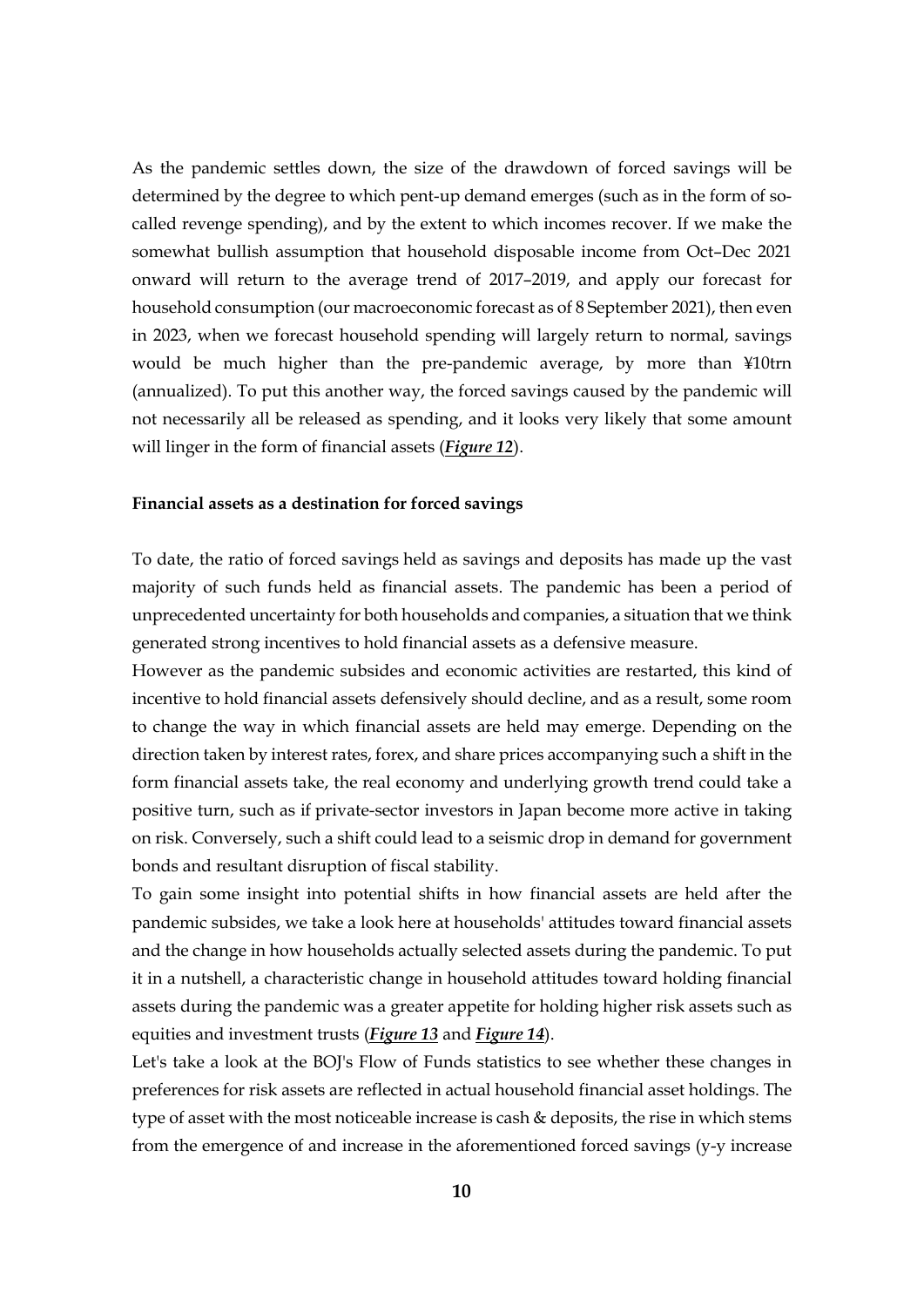of more than ¥40trn as of end-June 2021). At the same time, the trend for investment trusts, holdings of which had been on a net downturn prior to the pandemic, turned to an increase (y-y increase of around ¥4trn as of end-June 2021) (*[Figure 15](#page-27-1)*).

The shift of funds into investment trusts is consistent with the increase in appetite for holding higher risk assets mentioned above. However, the amount of that increase represents just a tiny percentage of the ¥1,800trn in individual financial asset holdings. The rate of increase is not higher than that seen from 2013, after the start of the second Abe administration and launch of *Abenomics*, when high stock prices and a weak yen prevailed. Moreover, with the restart to economic activity, it is possible that people will lose interest in financial assets as a way of managing their money or have less time available to make financial decisions and therefore the shift into higher risk financial assets may ebb[iii](#page-1-2). Our assessment at present is that there is insufficient evidence to say forced savings under the pandemic have accelerated risk-taking in private financial asset holdings, particularly those of households.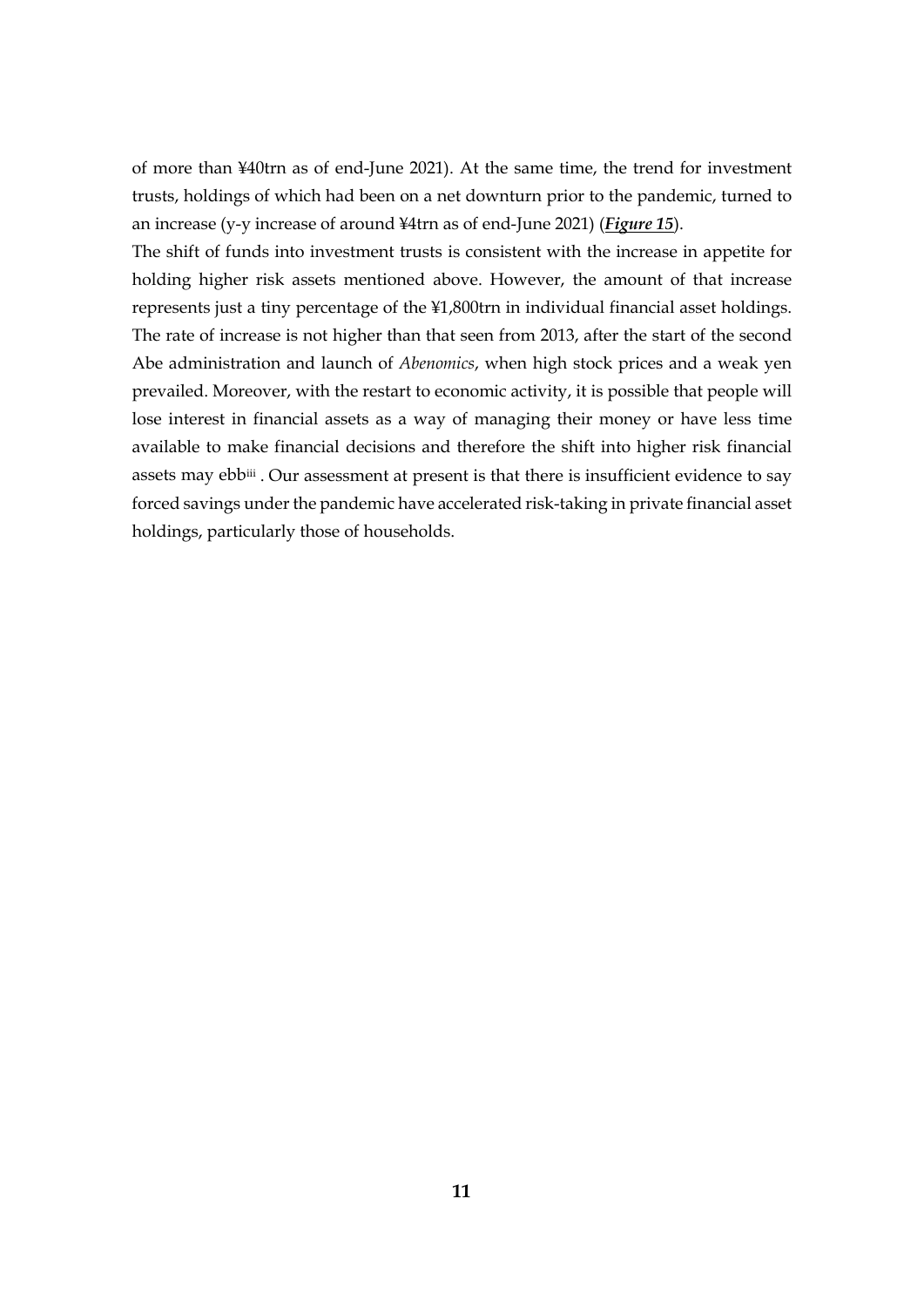# **4. Fiscal balance, change in public debt, and change in supplydemand conditions**

#### **Pandemic sharply worsens fiscal balance**

The pandemic sharply worsened the fiscal balance as fiscal spending was massively increased in response to a rapid contraction in economic activity. In FY20, the initial budget for total expenditures in the general account was ¥102.7trn, and grew to ¥175.7trn with the addition of three supplementary budgets. Consequently, income from bonds increased by roughly ¥80trn, from ¥32.7trn in the initial budget, to ¥112.6trn after the supplementary budgets. In the initial FY20 budget, public bonds outstanding were expected to amount to ¥906trn (159% of nominal GDP) at end-FY20, but ended up amounting to ¥985trn (184%) at end-FY20. In FY21, the initial budget for income from bonds was ¥43.6trn, and public bonds outstanding were projected to be kept at ¥990trn (177%) at end-FY21. However, the new Kishida administration has instructed related policy bodies to draw up stimulus measures, which are supposed to be on the scale of tens of trillion yen. We thus expect supplementary budgets for FY21 to lead to further growth in the fiscal deficit and in public bonds outstanding.

#### **Points to watch in terms of fiscal policy and public debt after the pandemic**

Key longer-term points of interest for after the pandemic are what happens with the heavily battered fiscal balance and management of the bloated public debt. For now, we see no need to think that the Japanese government will descend into fiscal management devoid of discipline. LDP Policy Research Council Chair Sanae Takaichi, who stood as a candidate in the LDP presidential election in September, argued for putting on hold fiscal discipline that targets returning the primary balance to a surplus until the 2% price stability target is achieved. However, the policy platform issued by the LDP on 12 October ahead of the general election did not include anything that could be construed as leading to a relaxation of fiscal discipline. We think it makes sense to assume fiscal management aimed at achieving fiscal consolidation targets, including returning the primary balance to a surplus, will be maintained, regardless of the deadlines for those targets. The problem then is whether or not worrisome conditions for debt arise, such as those that might destabilize the absorption of JGBs in the market even with the continuation of standard fiscal consolidation efforts.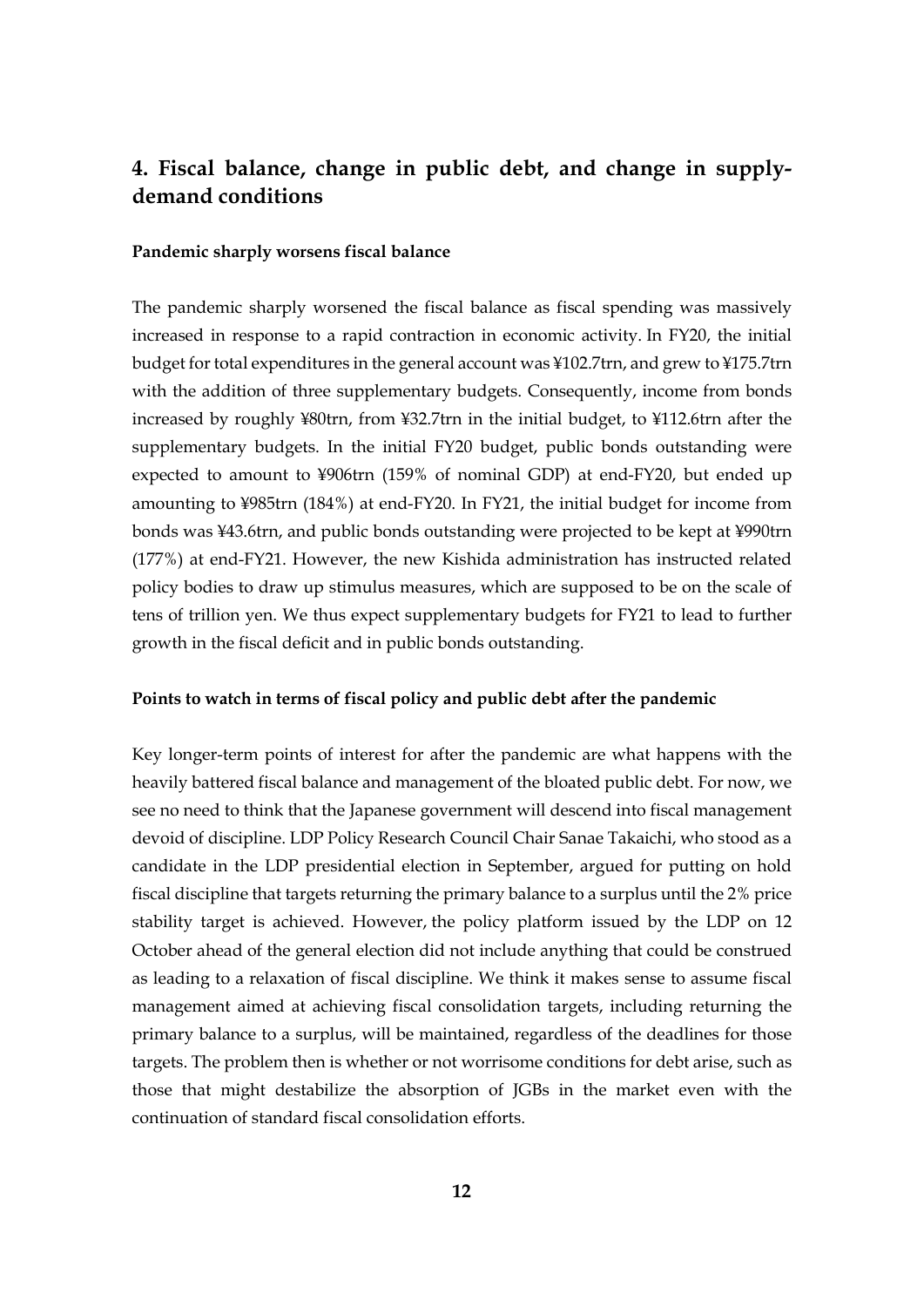When considering the sustainability of public debt, a key point of interest is the quantitative balance between Japanese private-sector net financial assets and public debt, as we have discussed and simulated in our medium-term projections for the Japanese economy[iv.](#page-1-3) When based on what we have discussed thus far in the report, we think the pandemic is likely to have the effect of expanding private-sector net savings more than before, leaving the private sector with ample capacity to absorb public debt that has grown under the pandemic (*[Figure 16](#page-28-0)*).

An important point of interest when considering long-term sustainability of public debt is the type of financial asset that will be used by the private sector to hold the increased portion of net savings. That's because stocks and other risk assets and foreign currency denominated assets would not support demand for yen-denominated public debt. As we discussed in Chapter 3, "forced savings" that rose under the pandemic have not been noticeably shifted into risk assets and we think they are unlikely to be going forward, a conclusion that should indicate that the pandemic has not necessarily reduced the sustainability of public debt.

## **Dilemma caused by sustainability of public debt and attaining 2% price stability target**

Here, we review the conditions that will act against the sustainability of public debt. In the 2021 medium-term projections for the Japanese economy<sup> $\mathbf v$ </sup> one of the conclusions we drew was that a condition could be an increase in interest rates overall from a zerointerest state. This condition is important when considering the sustainability of public debt on the assumption that the BOJ holds about half of government debt as a result of the continuation over many years of quantitative (qualitative) monetary easing.

This is because, for the BOJ to be able to continue to hold more than ¥500trn in JGBs as assets on its balance sheet, we think it needs to treat its JGB holdings on an equal footing to banknotes and current account balances that do not pay any interest as a rule and are held on the liability side in about the same amount (*[Figure 17](#page-28-1)*). Conversely, if JGBs produce positive yields, market demand for banknotes and BOJ current account balances will shift to JGBs and other assets that pay interest on a similar scale, which could destabilize the balance of the BOJ continuing to hold half of total JGBs that have been issued by way of pressure on the BOJ to reduce its liabilities. In connection with *[Figure 18](#page-29-0)*, our interpretation is that demand for the BOJ's interest-free debt with interest rates effectively in negative territory is about 25% of nominal GDP. When short-term interest rates were about 1%, such demand was equivalent to about 10% of nominal GDP.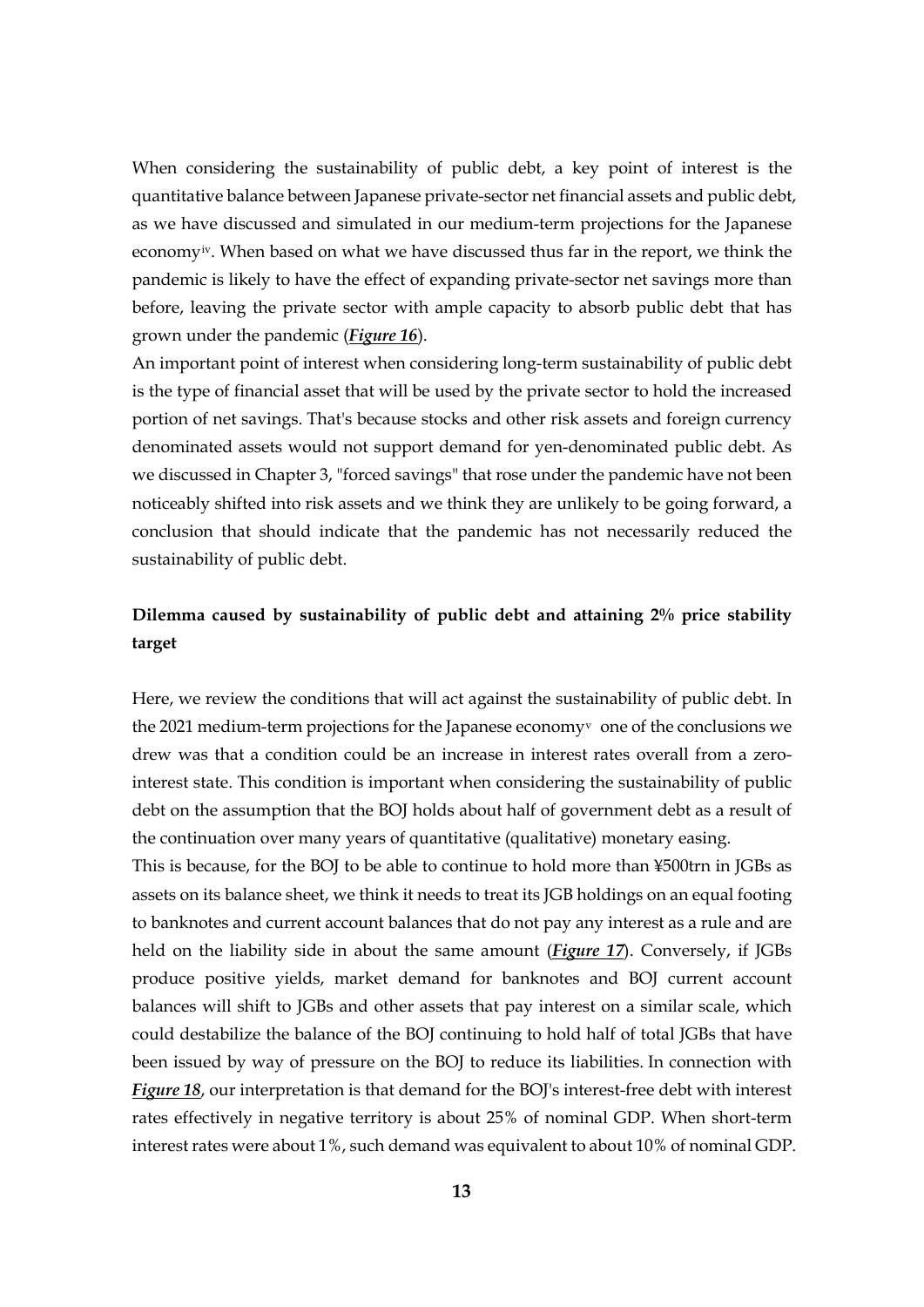This suggests to us that an increase in interest rates could make it difficult for the BOJ to continue holding JGBs as assets on the current scale as it would lower demand for the BOJ's interest-free debt.

The condition for destabilizing the public debt supply-demand structure in Japan, namely, when interest rates broadly start to rise from a zero-interest state, is, generally speaking, the same thing as when inflation in Japan starts rising to a new level. Achieving the 2% price stability target in Japan could be viewed as something that could cause great consternation in the sense that it might upset the sustainability of public debt.

The trend in public debt during the pandemic is not only about the large volume by which the balance rose. The expansion in expenditures in response to the increase in infections ended relatively quickly and spending via public financial institutions that helped keep businesses afloat is likely to be repaid soon, and another feature is that the average tenor of JGB and FILP bond issues is becoming shorter (*[Figure 19](#page-29-1)*). The shortening tenor of public debt can also be viewed as evidence that sustainability of debt is more likely to be damaged as a result of the BOJ starting to raise the policy interest rate with market interest rates rising across the board and attainment of the inflation target coming into view. Overall, we think the pandemic had the effect of boosting sensitivity of public debt to price volatility and BOJ monetary policy.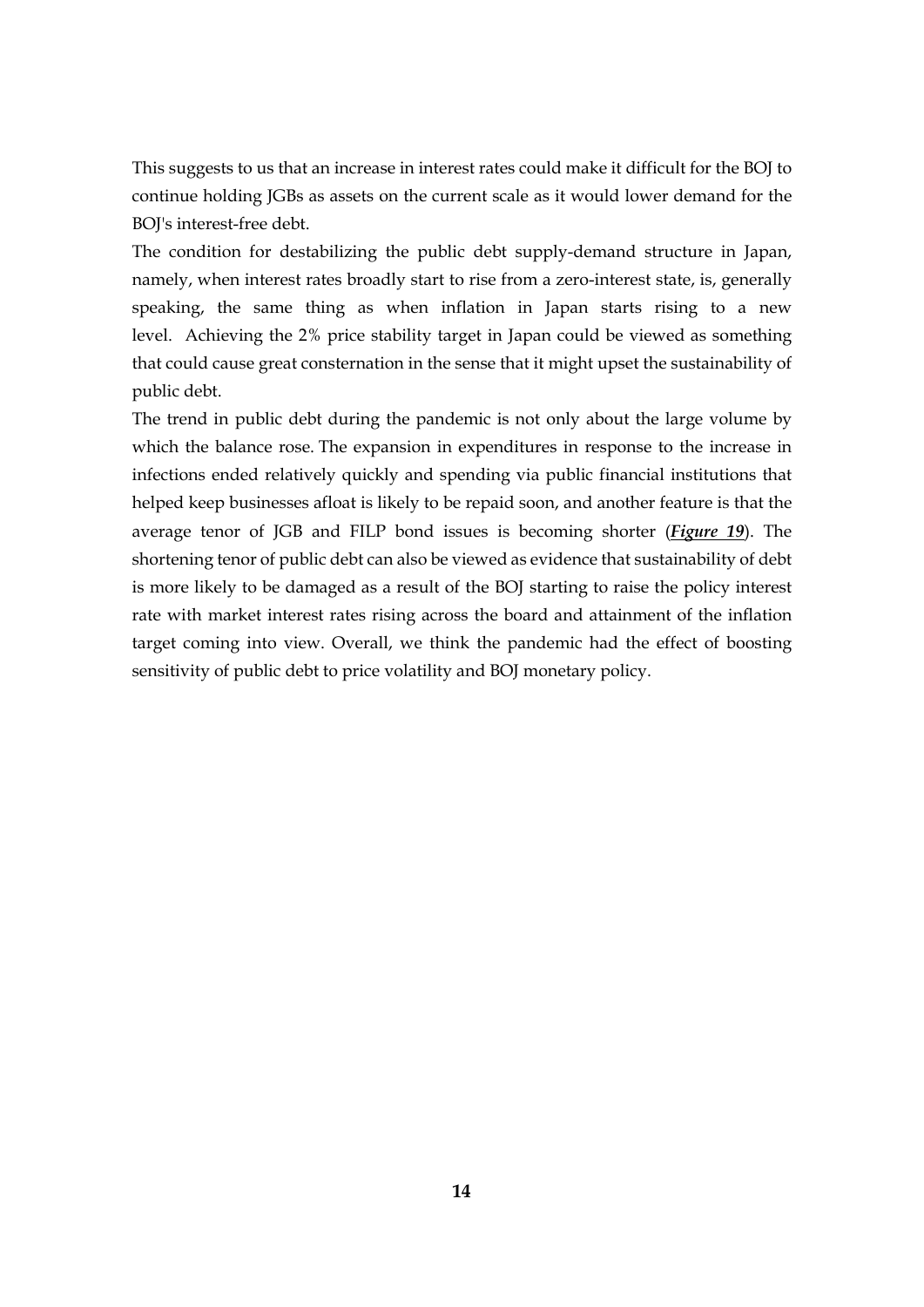# **5. Conditions surrounding prices and possible changes to those conditions**

#### **Growing inflationary concerns around the world as the pandemic fades**

As activity resumes in global economy, a pickup in inflation could be a major problem. Supply shortages (most notably the shortage of semiconductors) are painted as the main reason behind rising prices for consumer durables, demand for which held surprisingly firm or even grew during the pandemic. If the pickup in inflation is rooted in such supply constraints, we think it should be viewed as temporary. However, the view that the pickup in inflation is temporary could collapse if crude oil, natural gas, coal, and other fossil fuel prices start rising on concerns that production capacity expansion is unlikely in the move to carbon neutral.

Japan has thus far not been much affected by the global pickup in inflation. That said, the view is growing that Japan will see a pickup in inflation eventually, as prices have been rising for crude oil, natural gas, and other goods for which Japan mostly relies on imports. However, we forecast that the pickup in inflation will be muted, owing to the low-inflation structure that has become entrenched over the years.

### **Emerging theory that prices are too low in Japan**

At a time like this, it is uncanny that the theory about Japan being too cheap or prices being too low in Japan has been featuring in some news media of late, particularly articles [vi](#page-1-5) in the *Nikkei*. Compared to other MEDCs (more economically developed countries), the stagnation in the level of per-capita wages in Japan is obvious, both on a nominal basis and a real basis adjusted for the still floundering inflation rate (*[Figure 20](#page-30-0)* and *[Figure 21](#page-30-1)*)

The difference in prices that have formed over time as a result of differences in inflation rates in Japan and overseas and the difference between yen-denominated selling prices of goods and services in Japan and foreign-currency denominated selling prices overseas caused by recent weakening of the yen are likely to have widened further. A simple illustration of this is the yen's weakening in Japan's real effective exchange rate (REER) (*[Figure 22](#page-31-0)*). The rate is nearing the level of June 2015, when BOJ Governor Haruhiko Kuroda told the Diet that the REER was unlikely to move in the direction of a weaker yen, which the market interpreted effectively as an intervention aimed at stanching yen weakness. Given the expanding difference between prices in Japan and overseas as told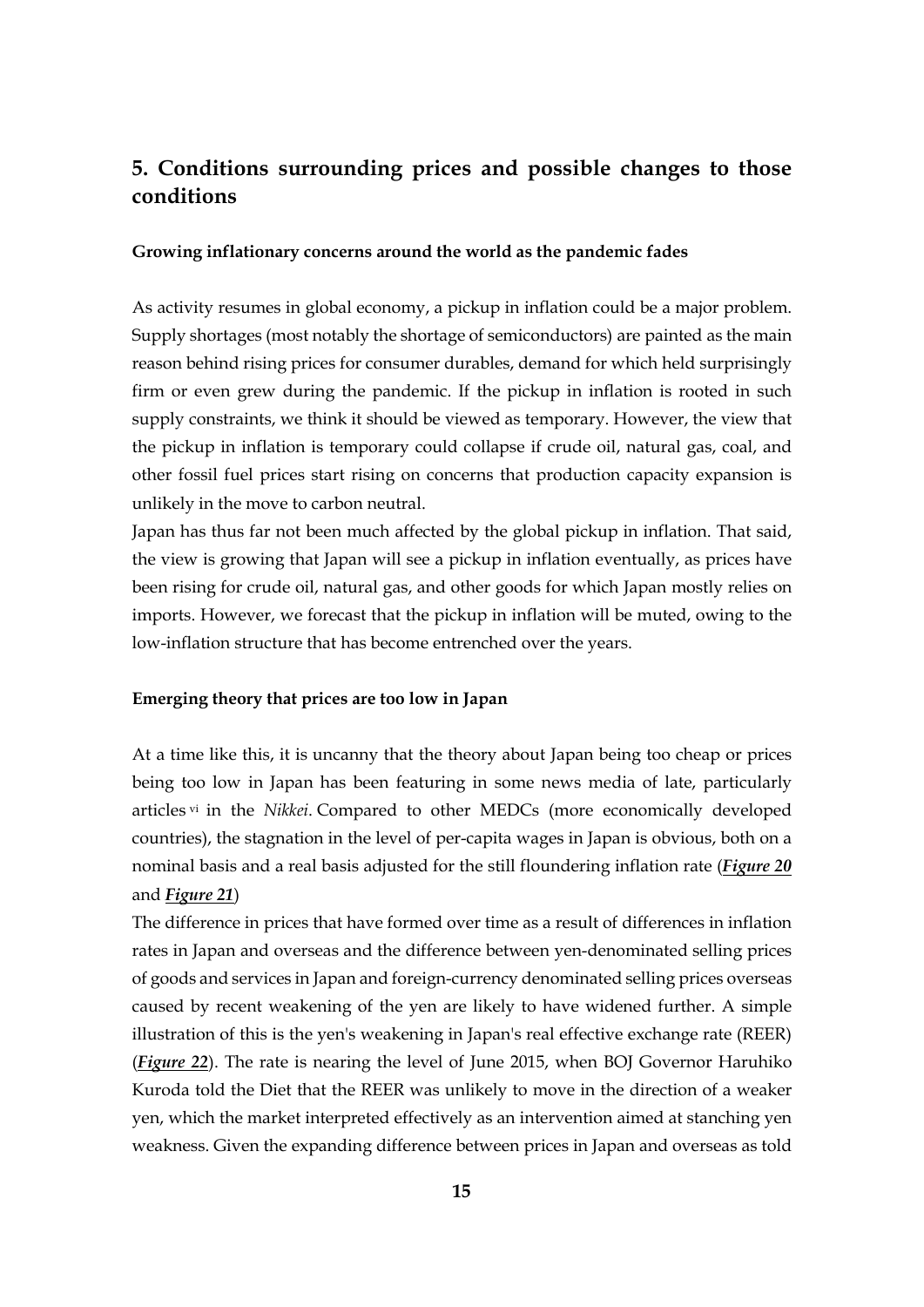by the yen's depreciation in the REER, if, due to some kind of shock, arbitraging of prices in Japan and overseas suddenly were to be effective, it could cause low prices in Japan to swiftly close the gap over a short period with high overseas prices.

The types of shock that we envision are as follows.

The first is the case in which consumers in Japan, with the assumption that nominal wage growth is weak, would suddenly face high overseas prices with the emergence of or increase in online vendors that use the same selling prices in Japan as they do overseas as a result of the spread[vii](#page-1-6) of online shopping under the pandemic (*[Figure 23](#page-31-1)*). For example, this is already becoming reality when using music streaming services or smartphone apps with selling prices listed in foreign currencies. Online sales of merchandise delivered directly to consumers from an overseas vendor might already be based on a uniform price applied globally, including shipments to Japan.

Second is the case in which supplies are cut off because provision of goods and services at lower prices in Japan than overseas is abandoned or is no longer possible. We think this could happen if supply constraints at the root of inflationary pressures in the global economy now become critical enough that vendors in Japan can no longer procure goods at a price that allows them make money. Another possibility is that vendors in Japan suddenly decide to withdraw from business after abandoning the effort to continue to supply goods and service more cheaply in Japan than overseas. As we discussed in Chapter 2, overseas direct investment by companies in Japan, which has been carried out regularly during the pandemic, could be evidence that companies might feasibly decide to withdraw from the market in Japan.

As an aside, if companies in Japan were to transfer their registrations to an overseas location in conjunction with their withdrawal from the market in Japan, it would mean a portion of the corporate sector's ample net savings would be transferred overseas, lowering income credits that support Japan's current account surplus, which warrants caution as it could increase the risk of weakening confidence in the monetary justification that supports demand for public debt from a quantitative perspective.

#### **Risk that prices are no longer too low in Japan**

The asset choices discussed in Chapter 3 for households in Japan that have been exposed to inflation such as this that is accompanied by a tectonic shift in prices could themselves face tectonic changes. We think attention should be paid to the rising prevalence of online purchases since the pandemic, the growing risk that supply chains for high-tech goods and rare metals in particular are severed, stemming from economic and national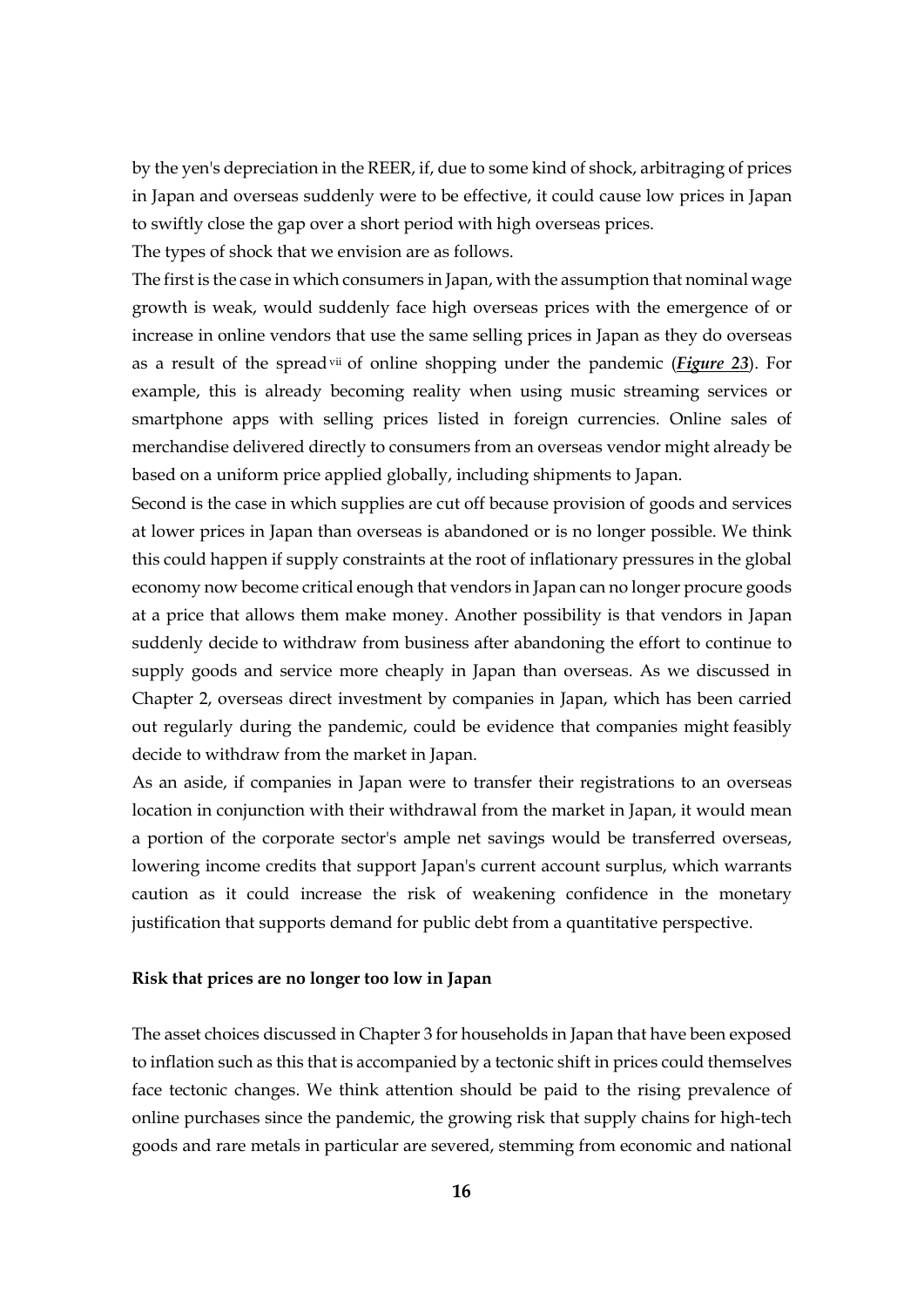security tensions involving China, and other buds starting to sprout that could lead to a tectonic change in prices.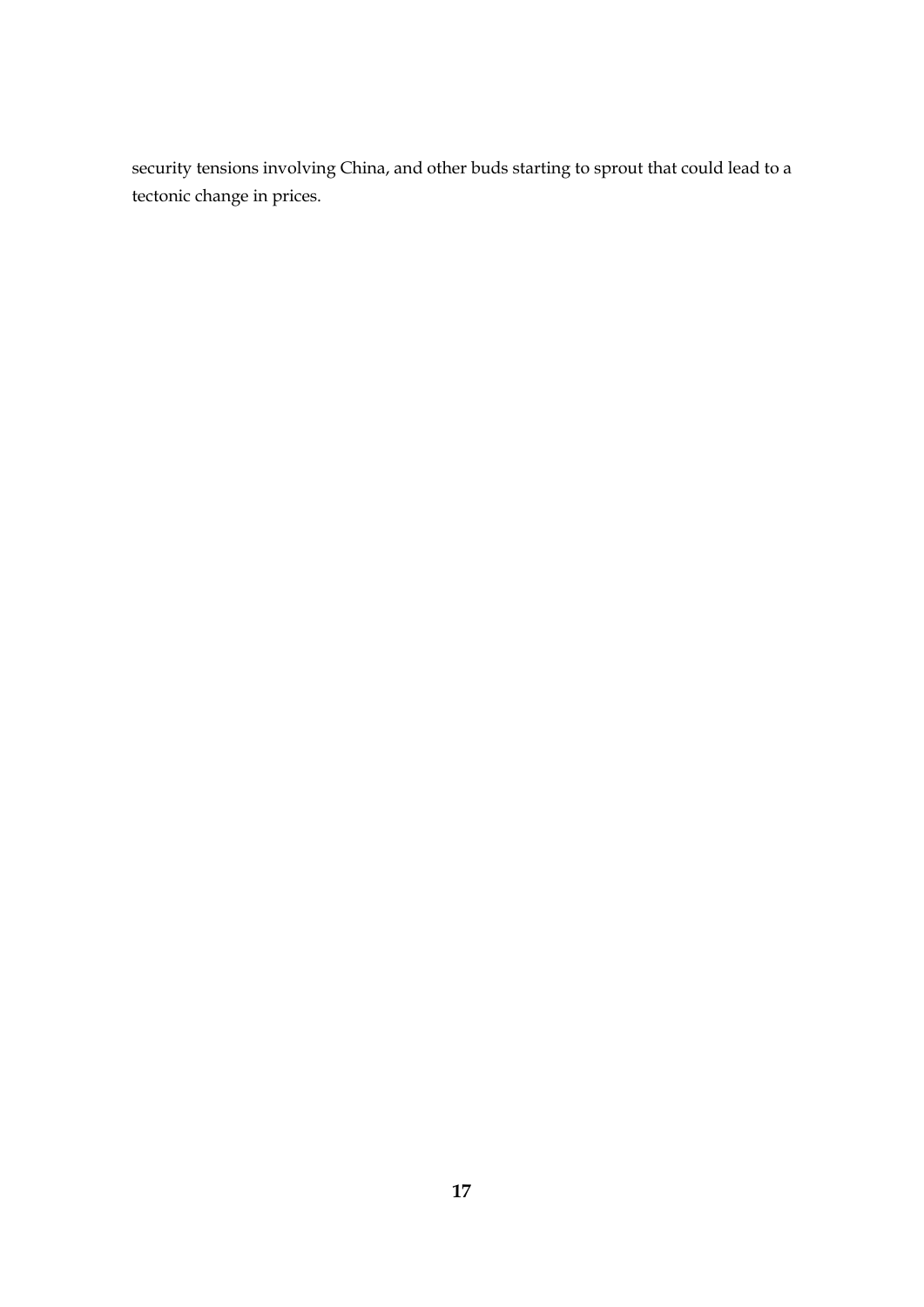## **Conclusion**

In anticipation of the end of the pandemic, if we consider the structural changes to the economy in Japan caused by the pandemic, particularly in terms of the flow of funds, we come to the following conclusions.

First, there is little evidence that the structure of the labor market in Japan underwent major changes via changes in working practices (an expected consequence of the pandemic), and as a result, we think changes to household income conditions and structures have been minimal.

Second, the corporate fund procurement structure changed markedly in terms of a sharp increase in financial liabilities and expansion of financial leverage as companies received liquidity support in response to a prolonged stagnation in economic activity. Along with expanded debt procurement, companies accumulated cash and deposits as assets, expanding net savings in preparation for future debt repayments. This held at bay the emergence of bankruptcy and other solvency risks and could be a factor in preventing the same risk further down the line.

Third, the pandemic had the effect of increasing household and corporate net savings (ie, the occurrence of forced savings), via reduced opportunities to spend and via income and the transfer of funds (mainly from the public sector). When examining whether forced savings led to changes in the types of financial assets being held, we see signs that households were slightly more motivated than before to own risk assets, but not a big enough shift to affect the sustainability of public debt, which we discuss next.

Fourth, we think the sustainability of public debt, which rose markedly amid the pandemic, has been maintained owing to: (1) an increase in net savings and net financial assets in the private sector; and (2) an increase in JGB holdings supported by the BOJ's monetary policy. The possibility of a shift to higher interest rates, which could adversely affect the sustainability of public debt, has thus far not emerged.

Finally, a pickup in inflation, which could play a part in shifting interest rates to a higher level as we just discussed, is a growing concern around the world, mainly owing to supply constraints as the end of the pandemic nears. We think the possibility that this will meaningfully accelerate inflation in Japan is currently low. However, we see mounting latent risk of tectonic adjustments to differences in inflation between Japan and overseas and differences in prices between Japan and overseas caused by yen weakness. We see signs that online vendors with global operations could adopt uniform pricing for all countries or that supply networks could be disrupted owing to the standoff between the US and China, both of which could trigger the tectonic adjustments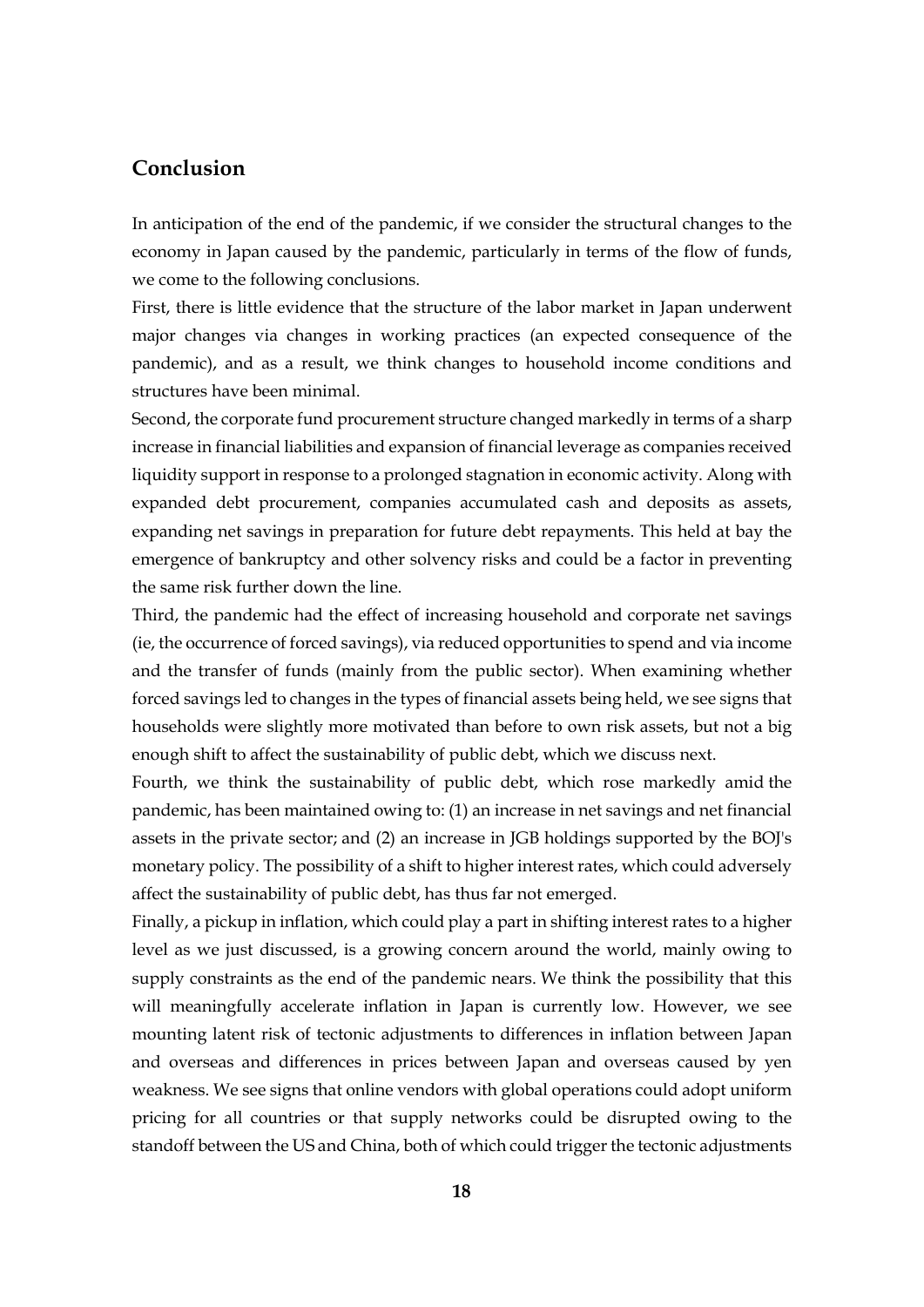we speak of, but we think it can be summed up that one of the features of the pandemic was that it gave rise to those signs.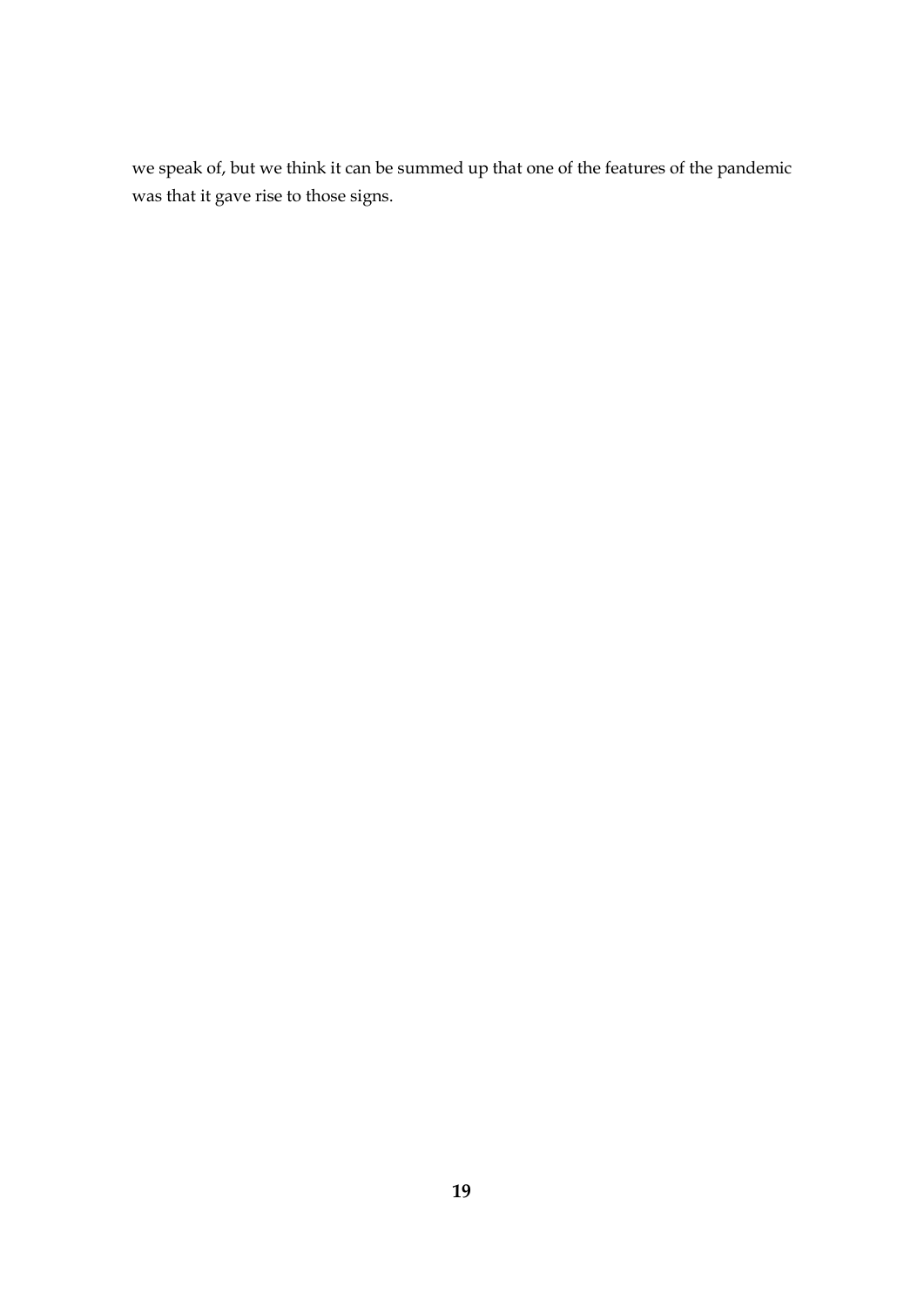## **Figures**



<span id="page-19-0"></span>*Figure 1: Changes in number of people employed, unemployed, and on temporary leave during the COVID-19 pandemic*

Source: Nomura, based on Ministry of Internal Affairs and Communications data



<span id="page-19-1"></span>*Figure 2: Rate of increase in the number of employees by employment status*

Source: Nomura, based on Ministry of Internal Affairs and Communications data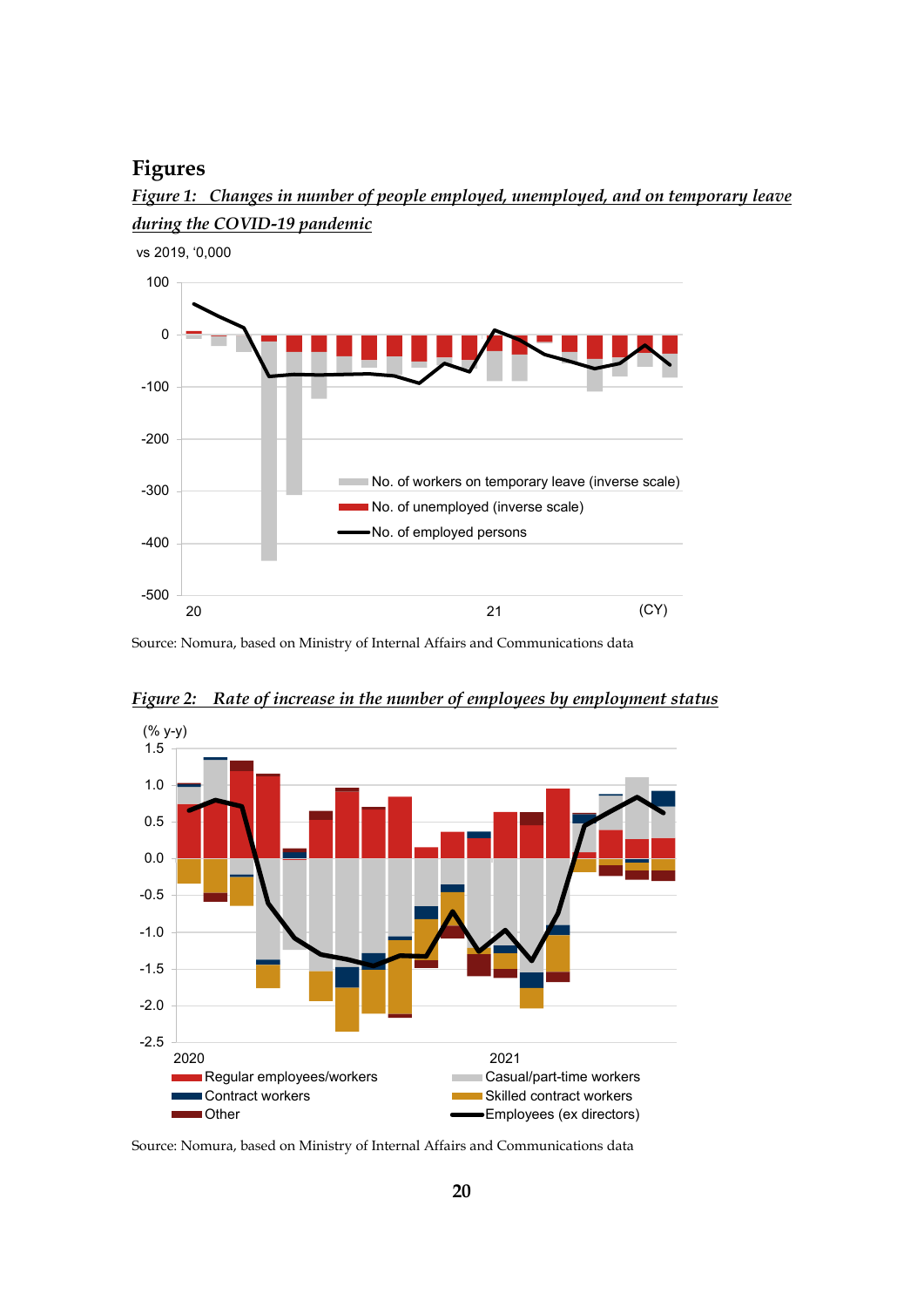

<span id="page-20-0"></span>*Figure 3: Change in number of employed persons by sector (Oct-Dec 2020)*

Source: Nomura, based on Ministry of Internal Affairs and Communications data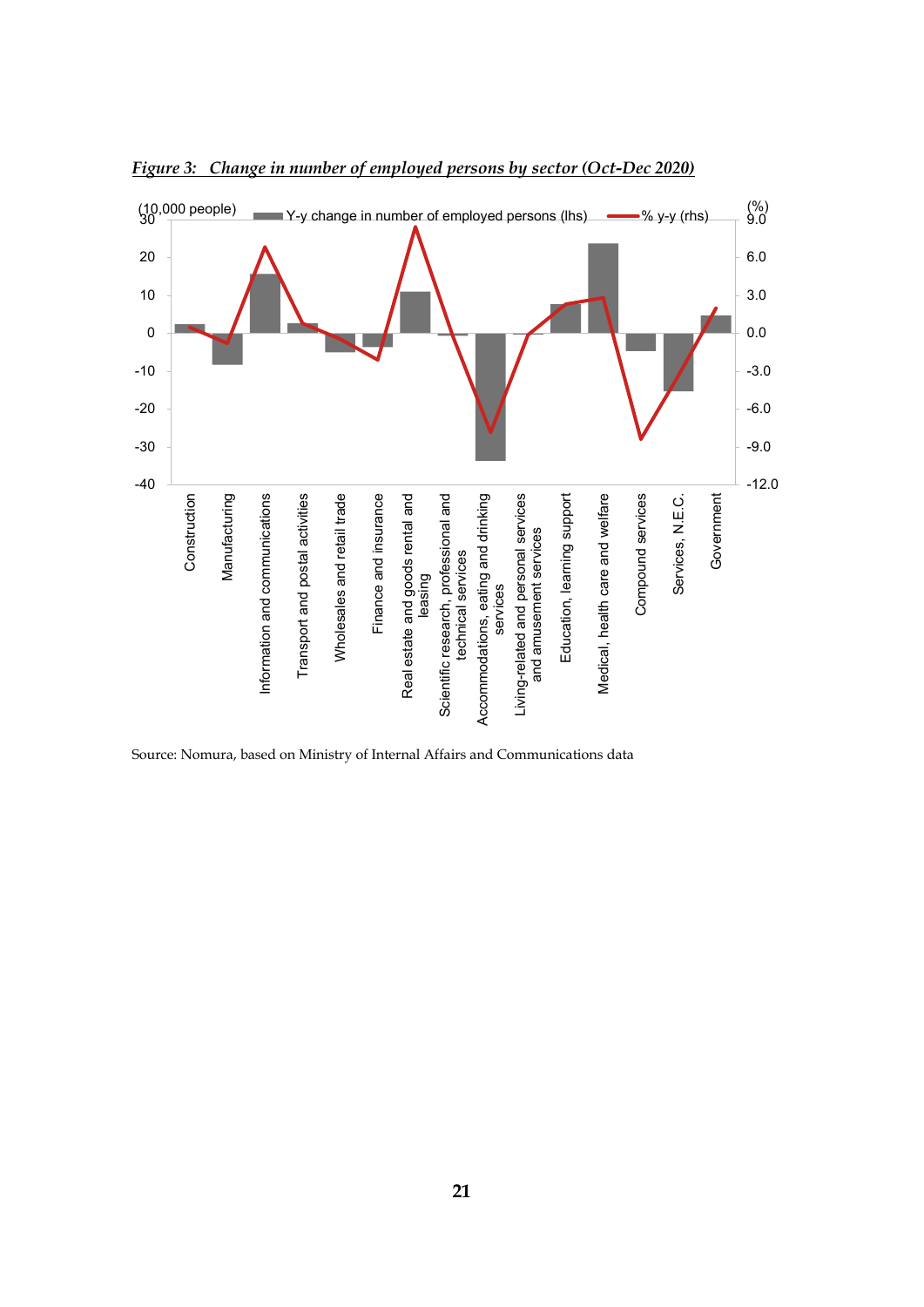

### <span id="page-21-0"></span>*Figure 4: Changes in telework rate*

Source: Nomura, based on Cabinet Office data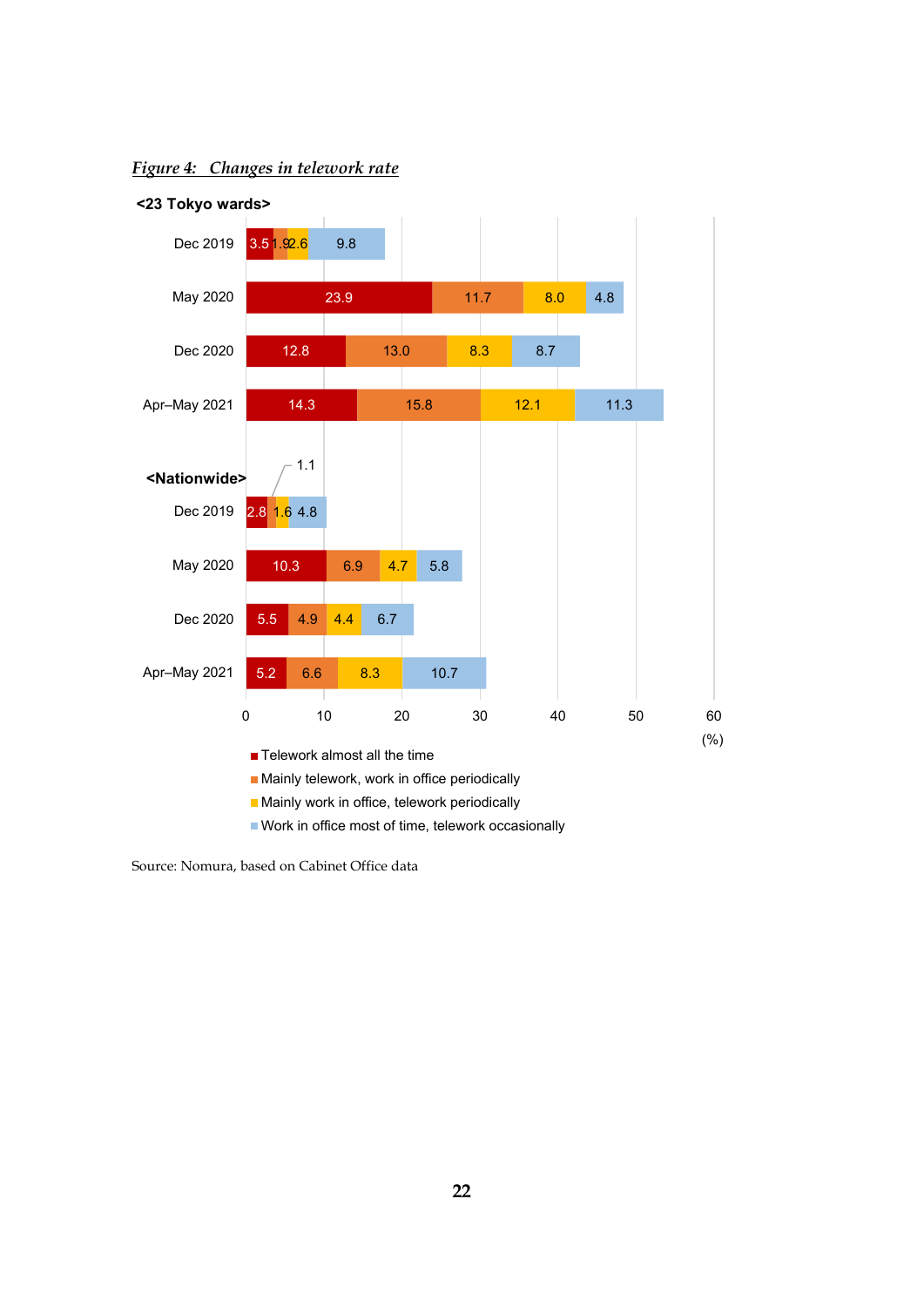

<span id="page-22-0"></span>*Figure 5: Telework uptake and average salary by sector*

Note: Average salaries based on 2019 survey data to eliminate impact of COVID-19 pandemic. Sectors with differing classifications for telework uptake survey and average salary data allocated to closest corresponding sector.

Source: Nomura, based on Cabinet Office and Ministry of Health, Labour and Welfare data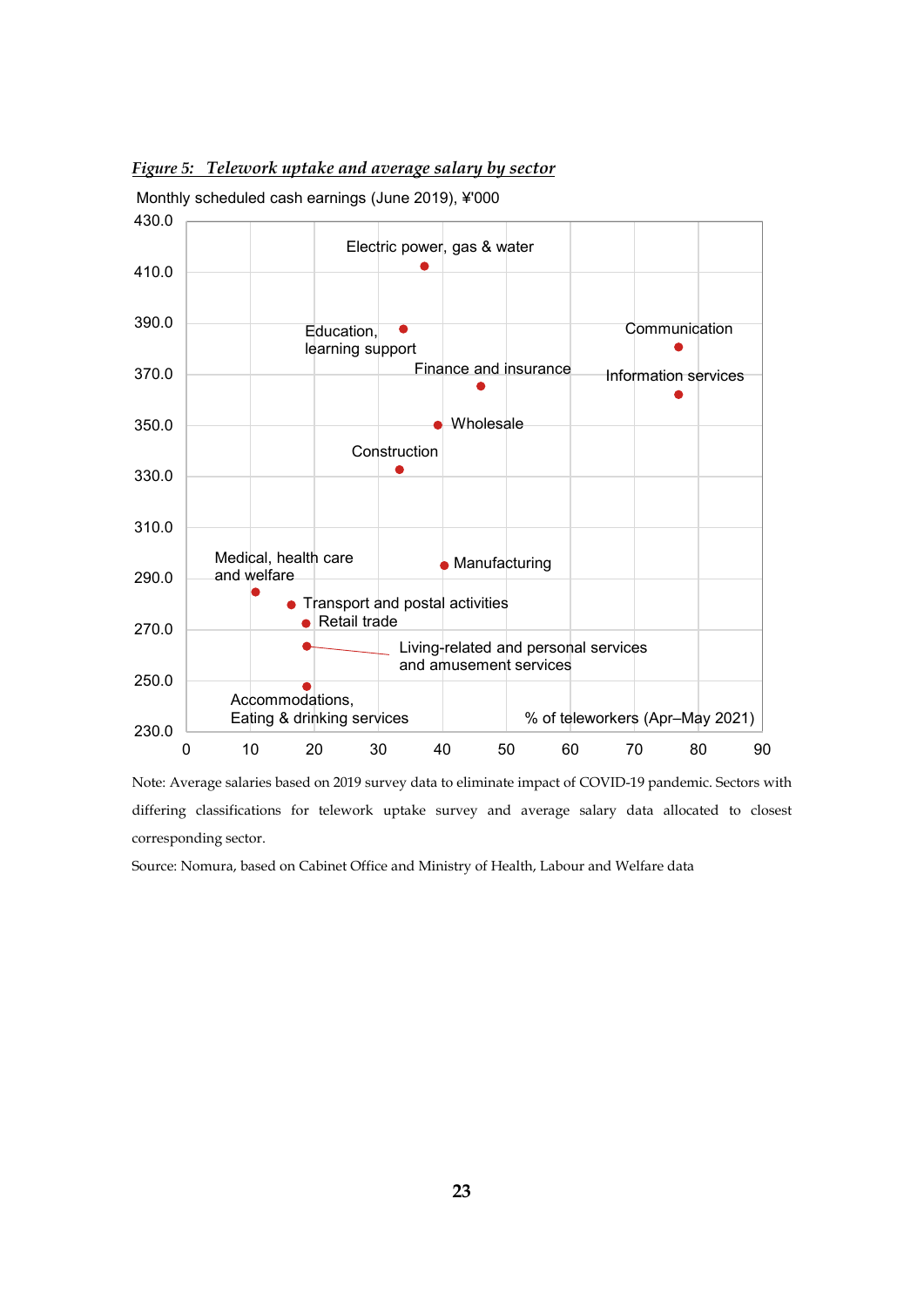<span id="page-23-0"></span>*Figure 6: Fund-raising by private-sector nonfinancial companies (absolute change in debt)*



Source: Nomura, based on BOJ data

# <span id="page-23-1"></span>*Figure 7: Change in the ratio of interest-bearing debt to cash flow (from end-March 2020 to end-March 2021)*

**(x)**

| Classifying by capital size<br><b>Sector</b>                           | over   | $41bn$ or $4100mn$ -<br>¥1 <sub>bn</sub> | ¥100mn  | ¥50mn- ¥20mn-¥ ¥10mn-<br><b>50mn</b> | $420$ mn |
|------------------------------------------------------------------------|--------|------------------------------------------|---------|--------------------------------------|----------|
| <b>Manufacturing</b>                                                   | 0.2    | 0.1                                      | 1.4     | 0.2                                  | 2.8      |
| Mining and quarrying of stone and gravel                               | 5.7    | 0.8                                      | $-0.9$  | $-0.2$                               | $-10.6$  |
| <b>Construction</b>                                                    | 0.4    | $-0.6$                                   | $-0.3$  | $-1.1$                               | 2.6      |
| Production, transmission and distribution of electricity               | 3.8    | 0.6                                      | $-0.6$  | 2.5                                  | 2.7      |
| Production, transmission and distribution of gas                       | 0.4    | 0.7                                      | $-1.2$  | 1.1                                  | $-2.8$   |
| Information and communications                                         | 0.7    | 0.0                                      | 9.6     | 6.7                                  | 11.2     |
| Railway, road passenger and road freight transport                     | 13.9   | 5.4                                      | 1.5     | 1.9                                  | $-0.7$   |
| <b>Water transport</b>                                                 | $-1.0$ | 1.8                                      | 3.7     | 7.6                                  | $-6.6$   |
| <b>Miscellaneous transport</b>                                         |        | 13.5                                     | 0.5     | 2.9                                  | 6.1      |
| Wholesale trade                                                        | 0.5    | $-0.9$                                   | 1.6     | 3.6                                  | 2.6      |
| <b>Retail trade</b>                                                    | 0.0    | $-0.3$                                   | $-2.8$  | 9.9                                  | 2.9      |
| Real estate                                                            | 0.5    | 1.7                                      | $-0.7$  | $-1.2$                               | 3.6      |
| Goods rental and leasing                                               | 9.4    | 0.8                                      | $-1.3$  | 0.4                                  | 6.9      |
| Accommodations, eating and drinking services                           |        |                                          | 8.0     | 38.2                                 | 132.7    |
| Living-related and personal services and amusement services            | 11.0   | 5.3                                      | 0.0     | 5.3                                  | 103.6    |
| <b>Advertising</b>                                                     | 5.0    | 2.0                                      | 5.8     | 24.4                                 | 10.5     |
| <b>Pure holding companies</b>                                          | $-1.2$ | 2.0                                      | $-7.8$  | $-5.0$                               | 24.8     |
| Miscellaneous scientific research, professional and technical services | $-1.1$ | $-2.8$                                   | $-5.5$  | $-2.2$                               | 6.5      |
| <b>Education, learning support</b>                                     | 1.2    | $-0.2$                                   | $-12.2$ | 0.4                                  | 9.9      |
| Medical, health care and welfare                                       | $-1.1$ | 0.7                                      | $-0.9$  | $-9.9$                               | $-1.6$   |
| <b>Employment and worker dispatching services</b>                      | 0.4    | 0.3                                      | 3.8     | $-0.1$                               | 6.8      |
| Miscellaneous services                                                 | 0.3    | $-0.8$                                   | 1.0     | $-4.1$                               | 7.8      |

Note: Red indicates a big increase in the ratio of interest-bearing debt to cash flow, while green indicates a

big decline in the ratio.

Source: Nomura, based on MOF data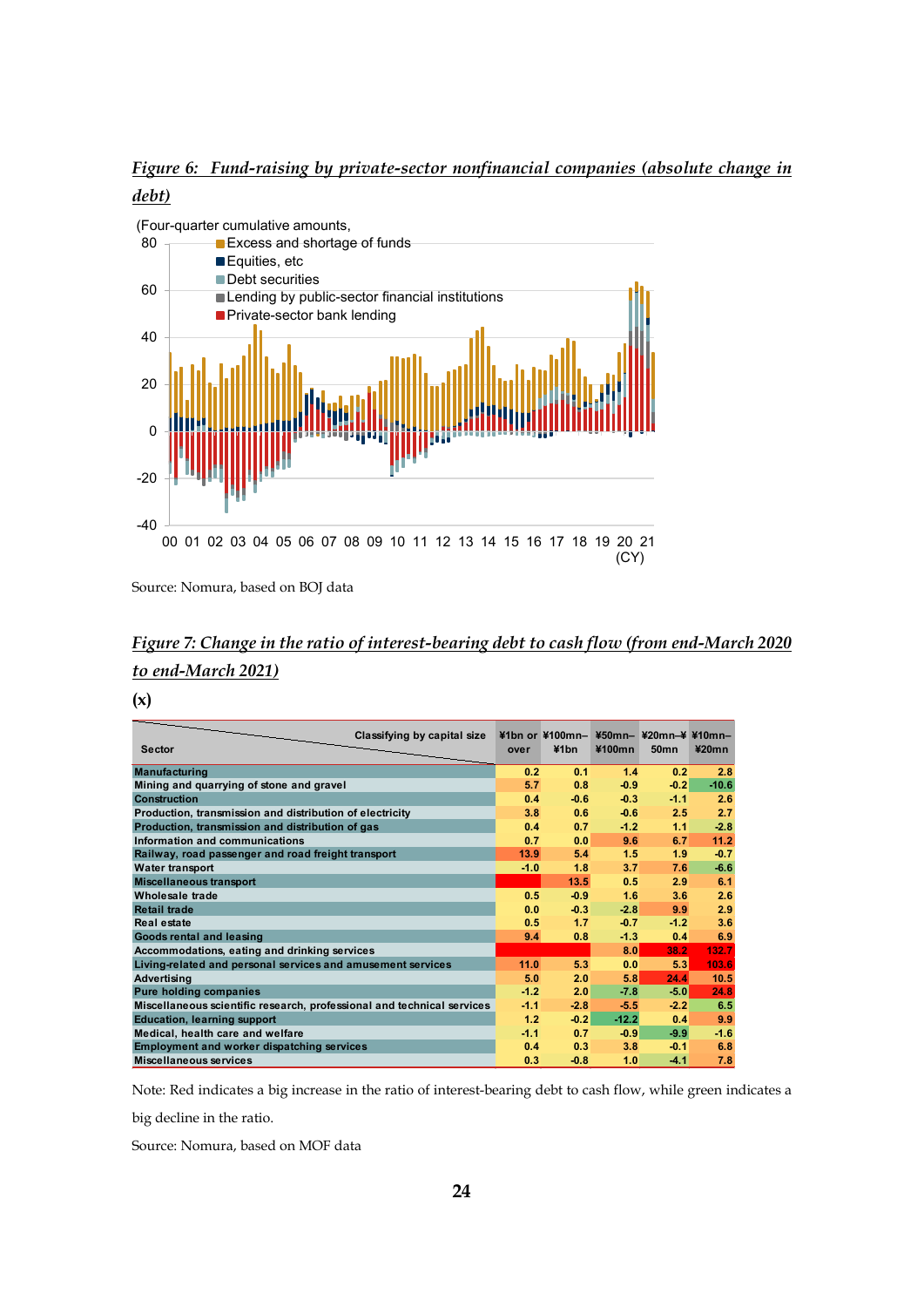

<span id="page-24-0"></span>*Figure 8: Number of bankruptcies and total liabilities*

Source: Nomura, based on Teikoku Databank data



<span id="page-24-1"></span>*Figure 9: Assets and liabilities of private-sector nonfinancial companies*

Source: Nomura, based on BOJ data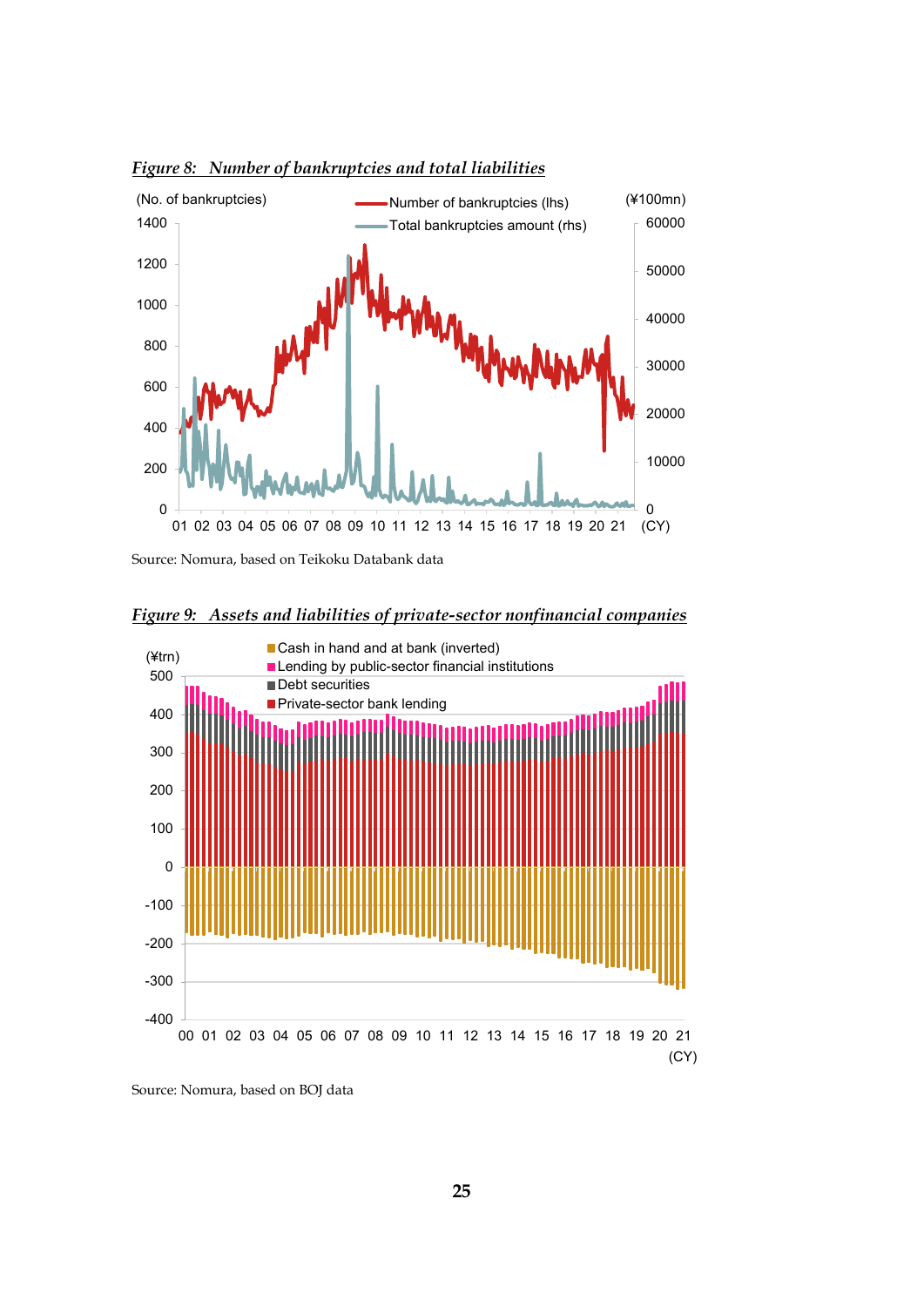<span id="page-25-0"></span>*Figure 10: Cash and deposits/interest-bearing debt ratio (%) by sector and company* 

*size (end-March 2021)*

| Classifying by capital                                                 |       | $41bn$ or $4100mn -$ |        | $450$ mn- $420$ mn- $4410$ mn- |          |
|------------------------------------------------------------------------|-------|----------------------|--------|--------------------------------|----------|
| size                                                                   | over  | ¥1bn                 | ¥100mn | <b>50mn</b>                    | $420$ mn |
| <b>Sector</b>                                                          |       |                      |        |                                |          |
| <b>Manufacturing</b>                                                   | 31.8  | 38.2                 | 49.0   | 51.9                           | 70.2     |
| Mining and quarrying of stone and gravel                               | 24.8  | 57.5                 | 62.3   | 41.2                           | 16.1     |
| <b>Construction</b>                                                    | 47.1  | 76.3                 | 83.5   | 89.8                           | 80.9     |
| Production, transmission and distribution of electricity               | 5.1   | 14.2                 | 18.3   | 21.8                           | 11.3     |
| Production, transmission and distribution of gas                       | 15.5  | 46.6                 | 36.4   | 104.1                          | 126.9    |
| Information and communications                                         | 29.5  | 140.4                | 118.1  | 61.3                           | 85.9     |
| Railway, road passenger and road freight transport                     | 9.1   | 14.5                 | 34.4   | 57.0                           | 72.2     |
| <b>Water transport</b>                                                 | 8.0   | 40.2                 | 47.9   | 22.4                           | 32.7     |
| <b>Miscellaneous transport</b>                                         | 27.4  | 48.5                 | 43.2   | 42.2                           | 67.5     |
| Wholesale trade                                                        | 15.3  | 27.5                 | 55.0   | 48.9                           | 57.9     |
| <b>Retail trade</b>                                                    | 38.4  | 29.2                 | 25.8   | 28.3                           | 54.3     |
| <b>Real estate</b>                                                     | 11.3  | 29.1                 | 54.3   | 46.3                           | 33.2     |
| Goods rental and leasing                                               | 5.8   | 5.5                  | 16.9   | 49.0                           | 64.2     |
| Accommodations, eating and drinking services                           | 33.2  | 22.5                 | 21.4   | 21.9                           | 39.2     |
| Living-related and personal services and amusement services            | 48.6  | 47.4                 | 140.9  | 65.7                           | 55.7     |
| <b>Advertising</b>                                                     | 18.2  | 37.2                 | 79.1   | 88.8                           | 138.6    |
| <b>Pure holding companies</b>                                          | 10.7  | 26.3                 | 10.6   | 40.9                           | 12.7     |
| Miscellaneous scientific research, professional and technical services | 78.9  | 55.7                 | 87.3   | 84.6                           | 91.3     |
| <b>Education, learning support</b>                                     | 101.4 | 112.0                | 154.3  | 96.9                           | 90.2     |
| Medical, health care and welfare                                       | 54.3  | 50.1                 | 33.5   | 19.6                           | 97.6     |
| <b>Employment and worker dispatching services</b>                      | 87.6  | 227.4                | 134.4  | 195.3                          | 49.8     |
| Miscellaneous services                                                 | 183.8 | 98.0                 | 151.4  | 85.8                           | 45.2     |

Note: The higher the ratio of cash and deposits to interest-bearing debt, the darker the blue.

Source: Nomura, based on MOF data

<span id="page-25-1"></span>*Figure 11: Changes in financial assets at private-sector nonfinancial companies*



Source: Nomura, based on BOJ data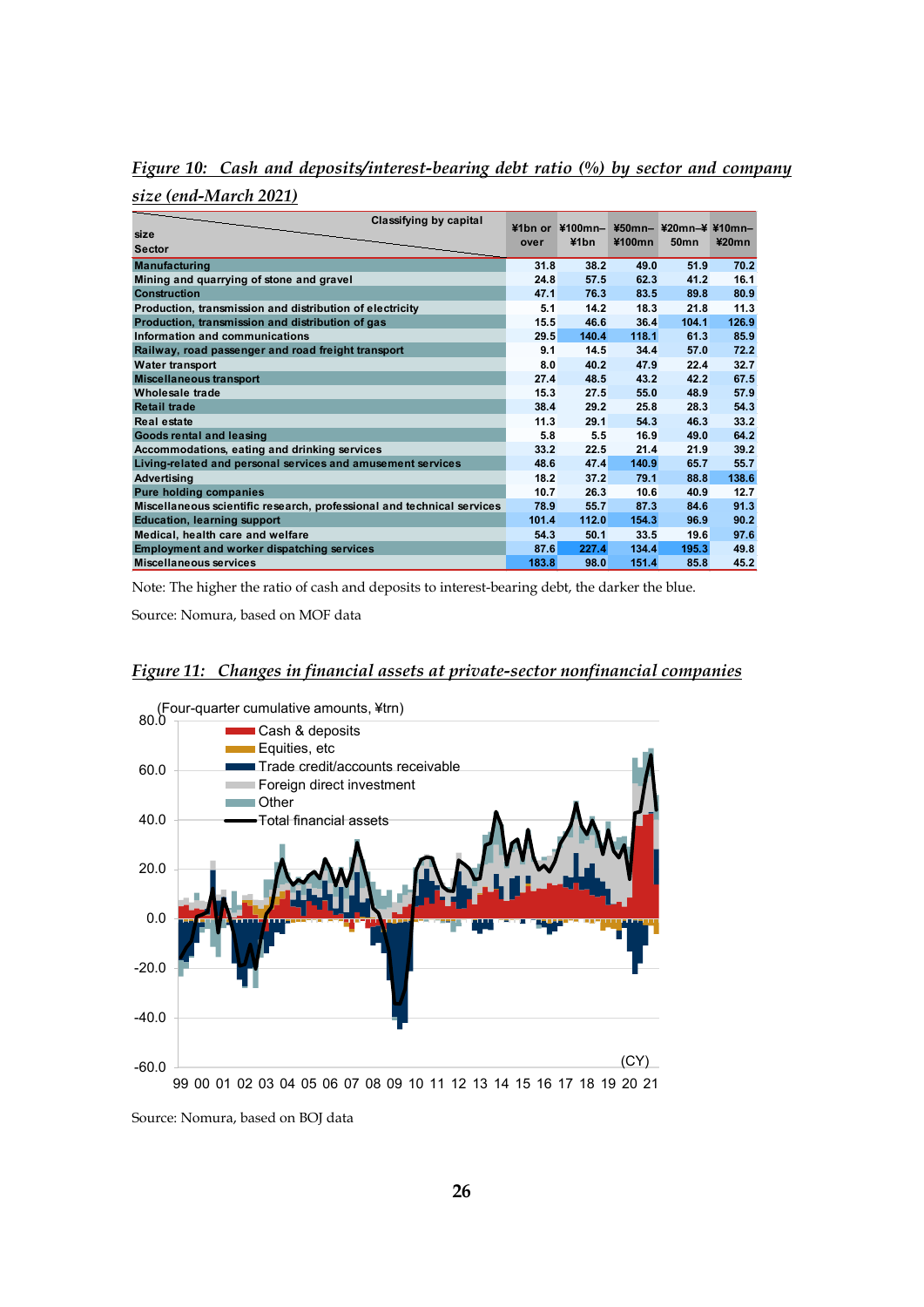<span id="page-26-0"></span>



Note: See main text for posited explanations about savings in 2020 onward, and forward-looking assumptions.

Source: Nomura, based on Cabinet Office data

### <span id="page-26-1"></span>*Figure 13: Interest shown by households in holding financial assets, by category*

(Respondents were able to select multiple answers to indicate categories of financial assets in which they are interested)



Note: The survey method in 2020 differs from that in past years owing to the pandemic. Government bonds and other bonds are combined under "Bonds". Equity investment trusts, government bond investment trusts, and real estate investment trusts are combined in the category "Investment trusts". Source: Nomura, based on Central Council for Financial Services Information data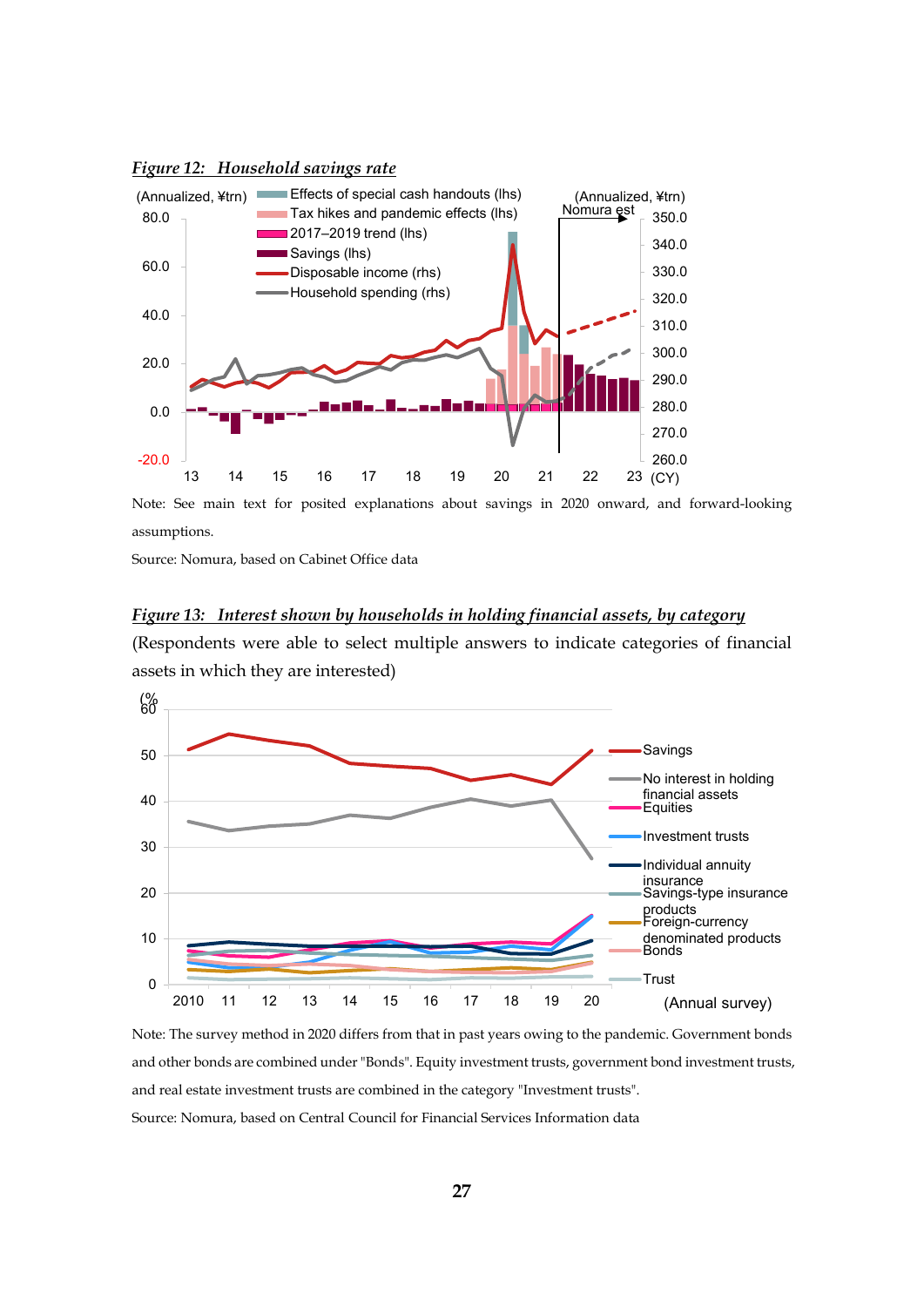

<span id="page-27-0"></span>*Figure 14: Interest in holding financial products for which there is no guarantee on principal*

Note: The survey method in 2020 differs from that in past years owing to the pandemic. Source: Nomura, based on Central Council for Financial Services Information data

### <span id="page-27-1"></span>*Figure 15: Change in main categories of household financial assets*



Source: Nomura, based on BOJ data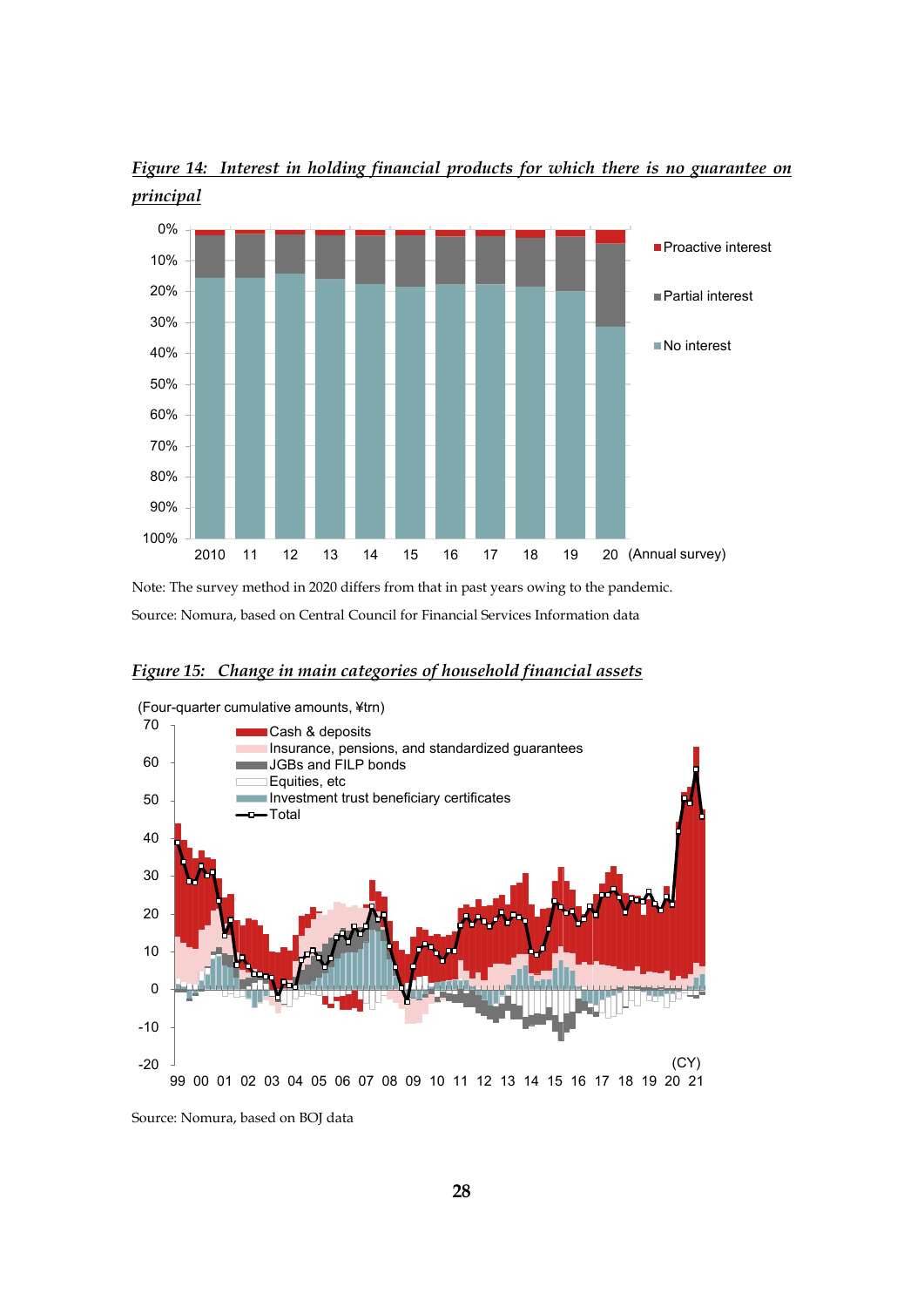<span id="page-28-0"></span>*Figure 16: Owners of JGBs and FILP bonds, household net financial assets outstanding*



Source: Nomura, based on BOJ data

<span id="page-28-1"></span>



Note: We have simply added together the general account assets and liabilities of the central government (end-March 2020) and the BOJ accounts (end-September 2021).

Source: Nomura, based on MOF and BOJ data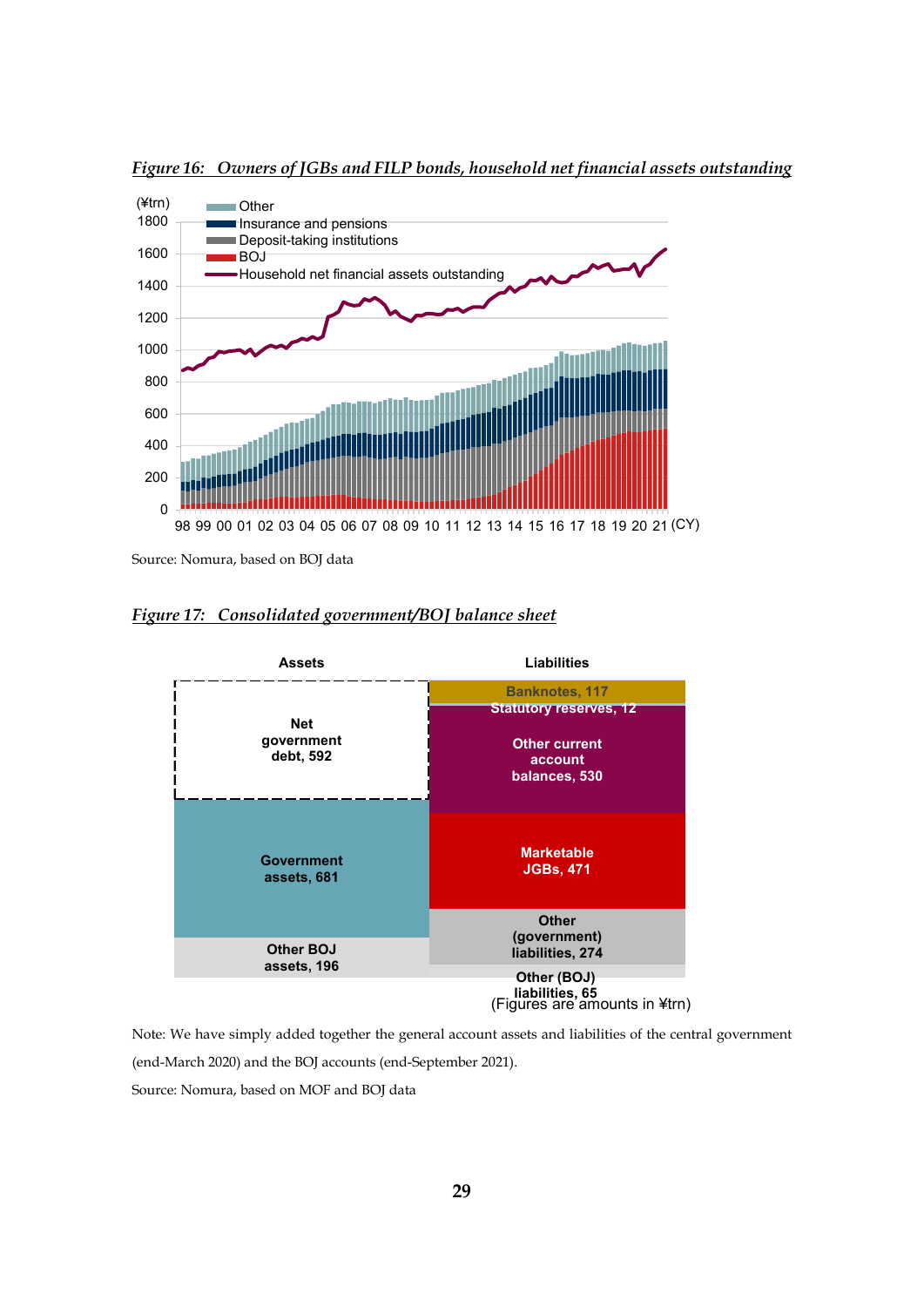

<span id="page-29-0"></span>*Figure 18: Government/BOJ liabilities and short-term interest rates*

Source: Nomura, based on BOJ and Cabinet Office data



<span id="page-29-1"></span>*Figure 19: JGB issuance (calendar basis) and average tenor*

Note: Figures through FY20 include supplementary budgets. Figures for FY21 based on initial budget. Source: Nomura, based on MOF data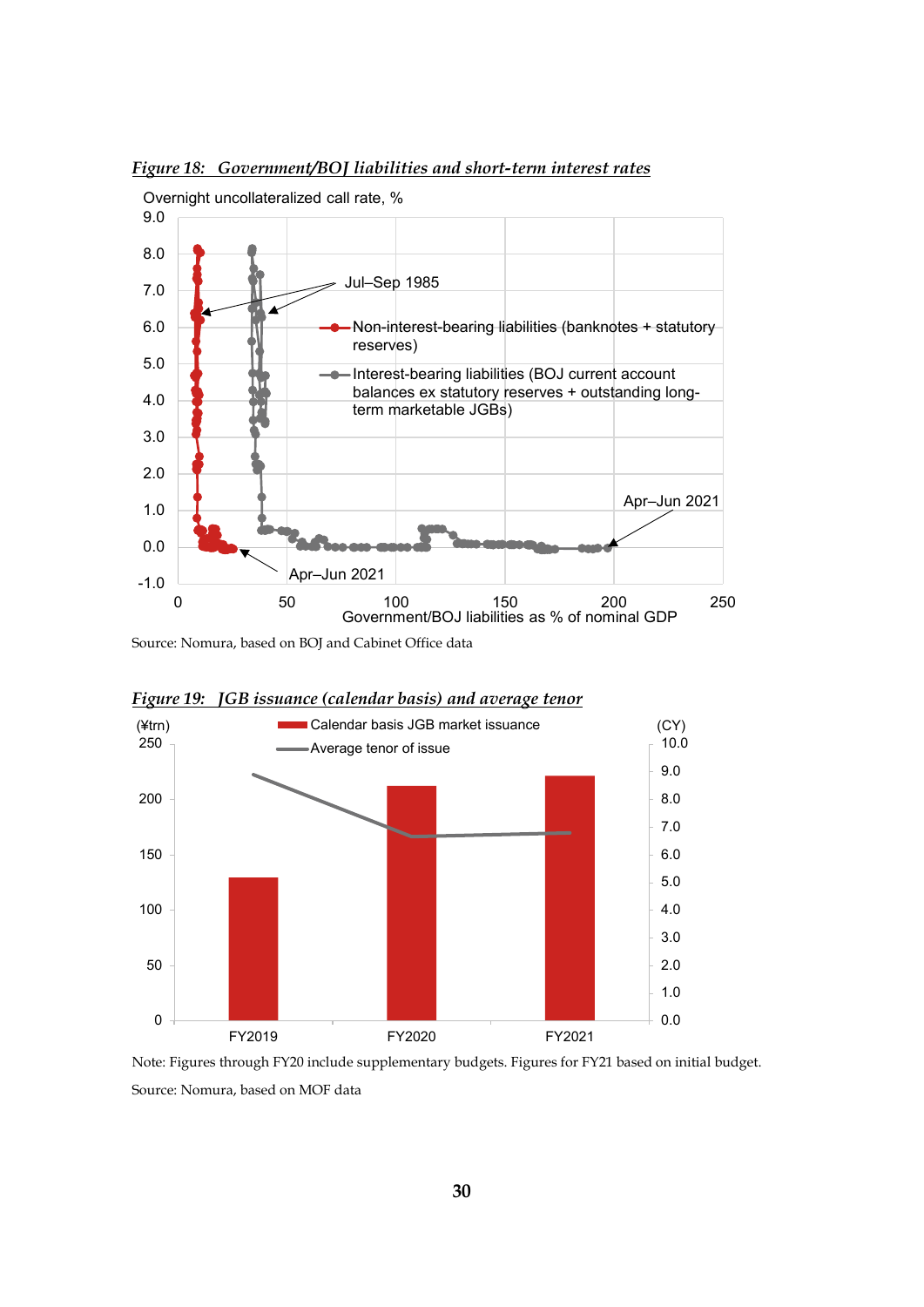

<span id="page-30-0"></span>*Figure 20: Nominal wages per capita in MEDCs*



<span id="page-30-1"></span>*Figure 21: Real wages per capita in MEDCs*

Source: Nomura, based on Haver Analytics data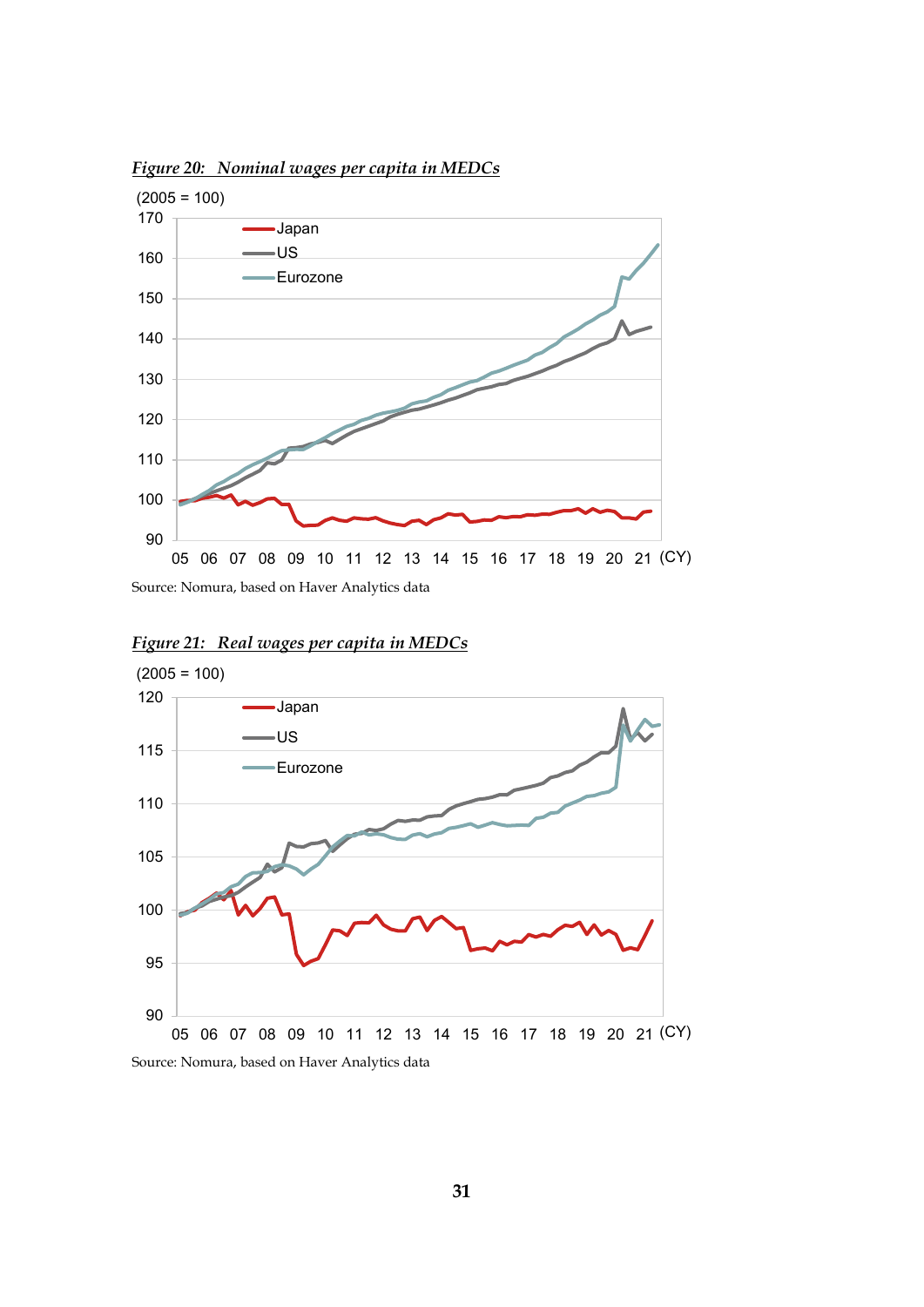<span id="page-31-0"></span>



Source: Nomura, based on BOJ data



<span id="page-31-1"></span>*Figure 23: Household online shopping participation ratio*

Note: Figures for households with two or more members.

Source: Nomura, based on Ministry of Internal Affairs and Communications data